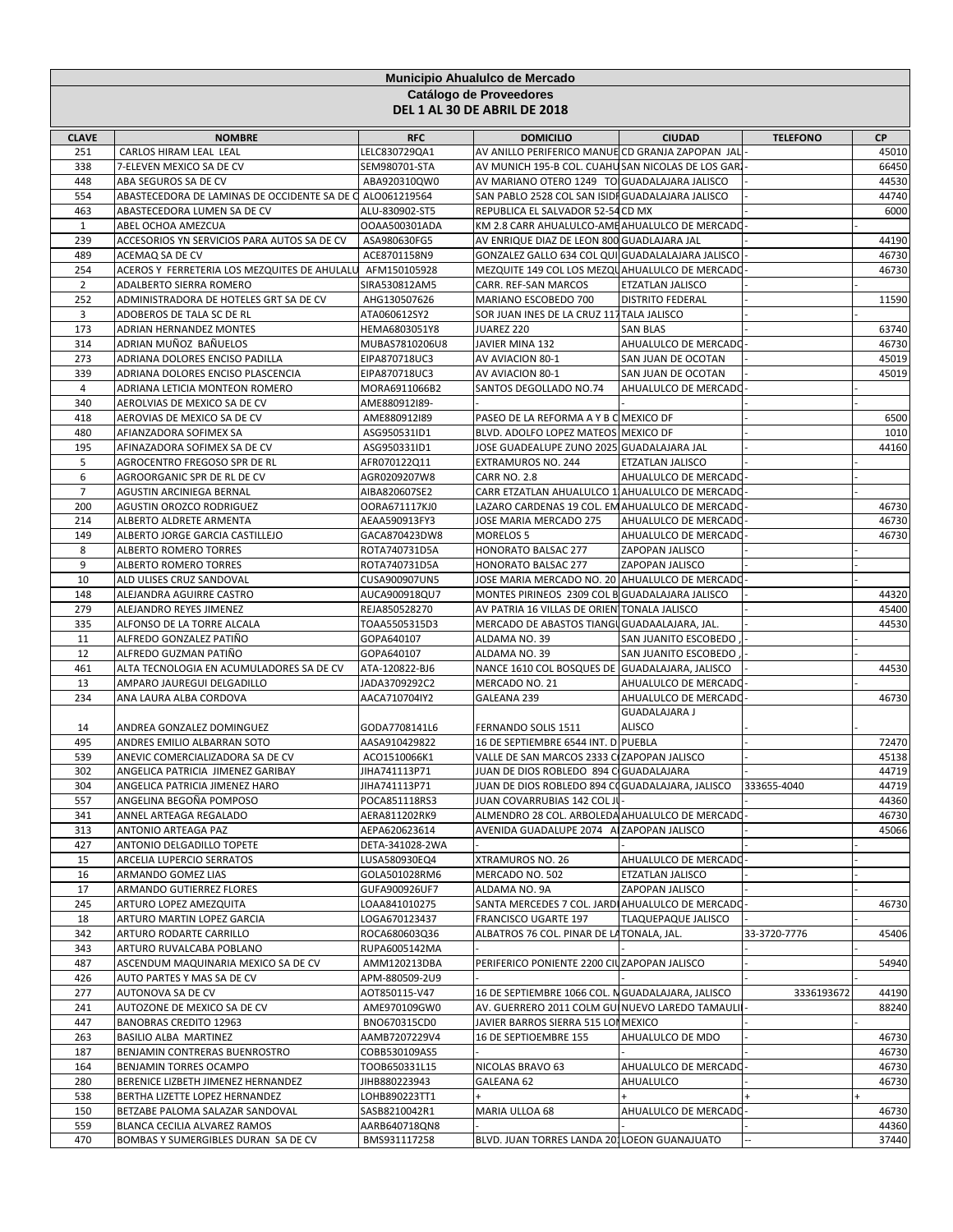|            | Municipio Ahualulco de Mercado                                                                        |                                |                                                                                         |                                         |             |                |  |  |
|------------|-------------------------------------------------------------------------------------------------------|--------------------------------|-----------------------------------------------------------------------------------------|-----------------------------------------|-------------|----------------|--|--|
|            | Catálogo de Proveedores<br>DEL 1 AL 30 DE ABRIL DE 2018                                               |                                |                                                                                         |                                         |             |                |  |  |
| 344        | BORSAMEX ALIMENTOS SA DE CV                                                                           | BAL-090218-9W8                 | AV. VALLARTA 3959 LOCAL B ZOZAPOPAN, JAL                                                |                                         |             | 45049          |  |  |
| 543        | BRENDA KARINA SALINAS VELAZQUILLO                                                                     | SAVB9402019B7                  | SENDA DE LAS CHINAS 78 COL ZAPOPAN JALISCO                                              |                                         |             | 45060          |  |  |
| 319<br>219 | BRENDA YADIRA RAMOS SALAZAR                                                                           | RASB7505124B7                  | INTERIOR MERCADO MUNICIP/AHUALULCO DE MERCADO<br>EDISON 1235 NORTE                      |                                         |             | 46730<br>64480 |  |  |
| 19         | CADENA COMERCIAL OXXO SA DE CV<br>CAFFIL MOTORES RECONSTRUIDOS SA DE CV                               | CCO-8605231N4<br>CMR0309268M4  | PROLONGACION ALCALDE NO. ZAPOPAN JALISCO                                                | MONTERREY, NUEVO LEOI                   |             |                |  |  |
| 20         | CAMIONERA DE JALISCO SA DE CV                                                                         | CJA-061016-ALA                 | PERIFERICO SUR 6360                                                                     | <b>TLAQUEPAQUE JALISCO</b>              |             |                |  |  |
| 21         | CAMPOS REYEROS Y CIA SA DE CV                                                                         | CRE0109299E7                   | AVENIDA ARAUCARIAS NO 62                                                                | <b>XALAPA VER</b>                       |             |                |  |  |
| 253        | CARGLAS DE MEXICO SA DE CV                                                                            | CME080902AU7                   | AV COLON 1664 COL DEL FRESI GUADALAJARA                                                 |                                         |             | 44909          |  |  |
| 508        | CARLOS ABRAHAM MENDOZA OLIVARES                                                                       | MEOC8301283R9                  | $+$                                                                                     |                                         |             |                |  |  |
| 326<br>288 | CARLOS EMILIO LARA TAPIA<br>CARLOS ERNESTO RODRIGUEZ CASILLAS                                         | LATC710703IK5<br>ROCC780919197 | CARRETERA EL REFUGIO SAN M TEUCHITLAN JAL<br>MISION DE SAN ANTONIO 6144 ZAPOPAN JALISCO |                                         |             | 46760<br>45030 |  |  |
| 345        | CARLOS HIRAM LEAL LEAL                                                                                | LELC830729QA1                  | AV ANILLO PERIFERICO MANUE CD GRANJA ZAPOPAN JAL                                        |                                         |             | 45010          |  |  |
| 460        | CARLOS JOEL MURILLO GOMEZ                                                                             | MUGC-700715-EA9                | 1ERA REFORMA 13-D COL. CEN AMECA, JALISCO                                               |                                         |             | 46600          |  |  |
| 22         | CARLOS MEJIA SANCHEZ                                                                                  | MESC830809SKA                  | ZARAGOZA 319                                                                            | TONALA, JALISCO                         |             |                |  |  |
| 411        | CARLOS OCAMPO PELAYO                                                                                  | OAPC7410319Z7                  |                                                                                         |                                         |             |                |  |  |
| 23         | CARLOS ROBERTO GARCIA GODOY                                                                           | GAGC7506041Z4<br>NUCC5111022F1 | OSCAR WILDE NO. 5703                                                                    | ZAPOPAN JALISCO                         |             |                |  |  |
| 24<br>320  | CARMEN NUÑO CORONA<br>CASA CONSTRUCTORA ELEMENTOS S DE RL DE CV                                       | CCE141016EX5                   | DIAZ MIRON NO. 61<br>AVENIDA VALLARTA 6503 F19/ZAPOPAN JALISCO                          | AHUALULCO DE MERCADO                    |             | 45010          |  |  |
| 248        | CECASP MEXICO S DE RL DE CV                                                                           | CME140403-QQ2                  | HIDALGO 502 COL. LOA ALTOS SAN PEDRO TLAQUEPAQU                                         |                                         | 3333365441  | 45520          |  |  |
| 250        | CELIA CRISTINA HUERTA RUIZ                                                                            | HUCR5707119G0                  |                                                                                         |                                         |             | 46730          |  |  |
| 222        | CENTRAL DE DIAGNOSTICO TOLSA SA DE CV                                                                 | CDT-820712JR7                  | ENRIQUE DIAZ DE LEON 636                                                                | -GUADALAJARA, JALISCO                   | 33 38257500 | 44180          |  |  |
| 346        | CENTURIA COMERCIAL MOTORS SA DE CV                                                                    | CCM0206117VA                   | FRANCISCO SILVAR ROMERO 4 TLAQUEPAQUE JALISCO                                           |                                         |             | 45559          |  |  |
| 498        | CFE SUMINISTRADOR DE SERVICIOS BASICOS                                                                | CSS160330CP7                   | AV PASEO DE LA REFORMA 164 CIUDAD DE MEXICO                                             |                                         |             | 6600           |  |  |
| 25<br>347  | CINDI AMAIRANI VAZQUEZ MUÑOZ<br>CLAUDIA ELIZABETH PALAFOX BECERRA                                     | VAMC910414KR7<br>PABC7112191N1 | <b>BUGAMBILIA 476</b><br>SAN IGNACIO 2657 COL ESPERA GUADALAJARA                        | <b>GUADALAJARA JALISCO</b>              |             | 44300          |  |  |
| 348        | COFINNAL SA DE CV                                                                                     | COF140910B3A                   | AV TOPACIO 2331 NO. R BOSQI GUADALAJARA                                                 |                                         |             | 44530          |  |  |
| 349        | COLEGIO DE CONTADORES PUBLICOS DE GUADALAJA CCP760116916                                              |                                | OSCAR WILDE 5561 JARDINES V ZAPOPAN JALISCO                                             |                                         |             |                |  |  |
| 218        | COMBUS-EXPRESS SA DE CV                                                                               | CEX-9809213U5                  | LA LUNA 2495                                                                            | GUADALAJARA, JALISCO                    |             | 44520          |  |  |
| 350        | COMBUSTIBLES ADITIVOS Y SERVICIOS MAGICOS S D CAS000831-GQ5                                           |                                | MORELOS 785A COL. CENTRO GUADALAJARA, JALISCO                                           |                                         |             | 44100          |  |  |
| 225        | COMBUSTIBLES TRITON SA DE CV                                                                          | CTR030131-151                  |                                                                                         |                                         |             |                |  |  |
| 433<br>524 | COMERCIAL CHILAM BALAM SA DE CV<br>COMERCIAL LLANTERA TAPATI SA DE CV                                 | CCI130918M9A<br>+++++++++++++  | ACUEDUCTO 7 LOMAS DE SANTLAQUEPAQUE JALISCO                                             |                                         |             | 45589          |  |  |
| 351        | COMERCIALIZADORA ALIMENTICIA ARCOS SA DE CV CAA040401GQ4-                                             |                                | VALLARTA 2982                                                                           |                                         |             |                |  |  |
| 352        | COMERCIALIZADORA BALOMA SA DE CV                                                                      | CBA090928R96                   | PROL GONZALEZ GALLO 2087 V GUADALAJARA JAL                                              |                                         |             | 45601          |  |  |
| 26         | COMERCIALIZADORA DALIRA SA DE CV                                                                      | CDA1408215X2                   | A LAS LLANURAS 337                                                                      | ZAPOPAN JALISCO                         |             |                |  |  |
| 536        | COMERCIALIZADORA DE MARISCOS MK SANTA LUCIA +++++++++++++++++++                                       |                                |                                                                                         |                                         |             |                |  |  |
| 27         | COMERCIALIZADORA EL BRONCO DE PLATA SA DE CV CBP130130FKA                                             |                                | RAFAEL RUIZ RIVERA NO. 3362 GUADALAJARA JALISCO                                         |                                         |             |                |  |  |
| 28<br>221  | COMERCIALIZADORA INDUSTRIAL DE ZAPOPAN SA DI CIZ060810FL4<br>COMERCIALIZADORA JINKJET LASSER SA DE CV | CJL101112-3Z6                  | PRIVADA ABEL SALGADO VELAZ ZAPOPAN JALISCO                                              |                                         |             |                |  |  |
|            |                                                                                                       |                                | A LAS LLANUR                                                                            |                                         |             |                |  |  |
| 29         | COMERCIALIZADORA RESTER SA DE CV                                                                      | CRE140822FZ1                   | AS 337                                                                                  | ZAPOPAN JALISCO                         |             |                |  |  |
| 417        | COMIDAS Y CARNES SELECTAS MINERVA SA DE CV                                                            | CCS760124JC5                   | VALLARTA 2802 SAN LUCAS                                                                 | GUADALAJARA JAL.                        |             | 44690          |  |  |
| 147        | COMISION FEDERAL DE ELECTRICIDAD                                                                      | CFE370814-QI0                  | AV.PASEO DE LA REFORMA 164 CD.MEXICO                                                    |                                         |             | 6600           |  |  |
| 30<br>413  | COMPONENTES Y SERVICIOS FLETXA SA DE CV                                                               | CSF140506P5A                   | SAN LUIS GONZAGA 5248-15                                                                | <b>ZAPOPAN JALISCO</b>                  |             | 44450          |  |  |
| 31         | COMPU-ELECTRONICAMOTRIZ S. DE R.L. DE C.V.<br>CONCEPCION VEGA OROZCO                                  | COM130319UD0<br>VEOC6112077Y9  | 20 DE NOVIEMBRE 172 COL AN GUADALAJARA JALISCO<br>DEGOLLADO NO. 62-A                    | AHUALULCO DE MERCADO                    |             |                |  |  |
| 268        | CONCESIONARIA AUTOPISTA GUADALAJARA TEPIC SA                                                          | CAG110830A23                   | LAGO ZURICH 245 AMLPLIACIOI MESICO DISTRITO FEDERA                                      |                                         |             | 11529          |  |  |
| 485        | CONCRESA DEL SUR SA DE CV                                                                             | CSU141027A99                   | PAVO 209 INT. 10 COL CENTRO GUADALAJARA JALISCO                                         |                                         |             | 44100          |  |  |
| 186        | CONFEDERACION NACIONAL DE ORGANIZACIONES G CNO360914UTA                                               |                                |                                                                                         |                                         |             | 46730          |  |  |
| 223        | CONSECIONARIA DE CARRETERAS AUTOPISTAS Y LIBI CCA030306-LA6                                           |                                | LAGO ZURICH 245                                                                         | MEXICO DF                               |             | 11529          |  |  |
| 32<br>34   | CONSTRUCCIONES BARAM SA DE CV                                                                         | CBA9906233J7                   | 16 DE SEPTIEMBRE NO. 119                                                                | AHUALULCO DE MERCADO                    |             |                |  |  |
| 33         | CONSTRUCTORA TAE SA DE CV<br>CONSTRUCTORA TAE SA DE CV                                                | CTA100430RCA<br>CTA100430RCA   | SEBASTIAN ALLENDE NO. 109<br>SEBASTIAN ALLENDE NO. 109                                  | TONALA JALISCO<br><b>TONALA JALISCO</b> |             |                |  |  |
| 462        | CONTINENTAL PAPER DE MEXICO SA DE CV                                                                  | CPM-050502-1H8                 | AV COLON 1399 COL. MODERN GUADALAJARA, JALISCO                                          |                                         |             |                |  |  |
| 35         | COPIADORAS JAPONESAS SA DE CV                                                                         | CJA850313GH3                   | AV. MEXICO 2627                                                                         | <b>GUADALAJARA JALISCO</b>              |             |                |  |  |
| 353        | COPPEL SA DE CV                                                                                       | COP920428Q20                   | REPUBLICA 2855 RECURSOS HI CUIACAN SINALOA                                              |                                         |             | 80105          |  |  |
| 274        | CORPORATIVO COMGESER SA DE CV                                                                         | CCO121217AP0                   | CERRO AZUL 763-12                                                                       | TLAQUEPAQUE                             |             | 45580          |  |  |
| 354<br>355 | CORPORATIVO ELECTRICO TAPATIO SA DE CV<br>CORPORATIVO ELECTRONICO PARNASA SA DE CV                    | ECT8910235L1<br>CEP0612042L7-  | PLEICANO 1015 COLONIA MORI GUADALAJARA JALISO                                           |                                         |             | 44910          |  |  |
| 356        | CORPORATIVO EN BLINDAJE OCCIDENTAL SA DE CV                                                           | CB00209054B2                   | GLADIOLA NO. 27 COL TULIPANTLAJOMULCO DE ZUÑIGA                                         |                                         |             | 45640          |  |  |
| 330        | CORPORATIVO SERGA SA DE CV                                                                            | CSE121212L65                   | TABACHIN 34 COL LA HIGUERA TALA                                                         |                                         |             | 45300          |  |  |
| 545        | COSTCO DE MEXICO, S.A DE C.V.                                                                         | CME910715UB9                   |                                                                                         | ZAPOPAN, JALISCO                        |             |                |  |  |
| 36         | CR FORMAS SA DE CV                                                                                    | CFO101206HJ7                   | CALLE VOLCAN PARICUTIN NO. ZAPOPAN JALISCO                                              |                                         |             |                |  |  |
| 357        | CRISTALERIA LA UNICA SA DE CV                                                                         | CUN040524HK0                   | AV MARIANO OTERO 3507 LA ZAPOPAN JALISCO                                                |                                         |             | 45070          |  |  |
| 37<br>217  | CUAHUTEMOC HERNANDEZ PATIÑO<br>CUCHILLAS Y REFACCIONES SA DE CV                                       | HEPC570619N46<br>CRE710114JV6  | HEROICO BATALLON DE SAN BL SAN BLAS NAYARIT<br>EULOGIO PARRA 2514                       | GUADALAJARA JALISCO                     |             | 44657          |  |  |
| 38         | DALTON AUTOMOTRIZ S DE RL DE CV                                                                       | DAU0109242TA                   | LOPEZ MATEOS SUR 3780                                                                   | ZAPOPAN JALISCO                         |             |                |  |  |
| 205        | DAYNEMA BLINDAJES SA DE CV                                                                            | DBL0711089A6                   | AV PERIFERICO PONIENTE 1500 ZAPOPAN JALISCO                                             |                                         |             | 45019          |  |  |
| 358        | DEMIS ITZULT RIVERA MORA                                                                              | RIMD7507033T7                  | ANGULO 12 Z COL CENTRO BAI GUADALAJARA                                                  |                                         |             | 44280          |  |  |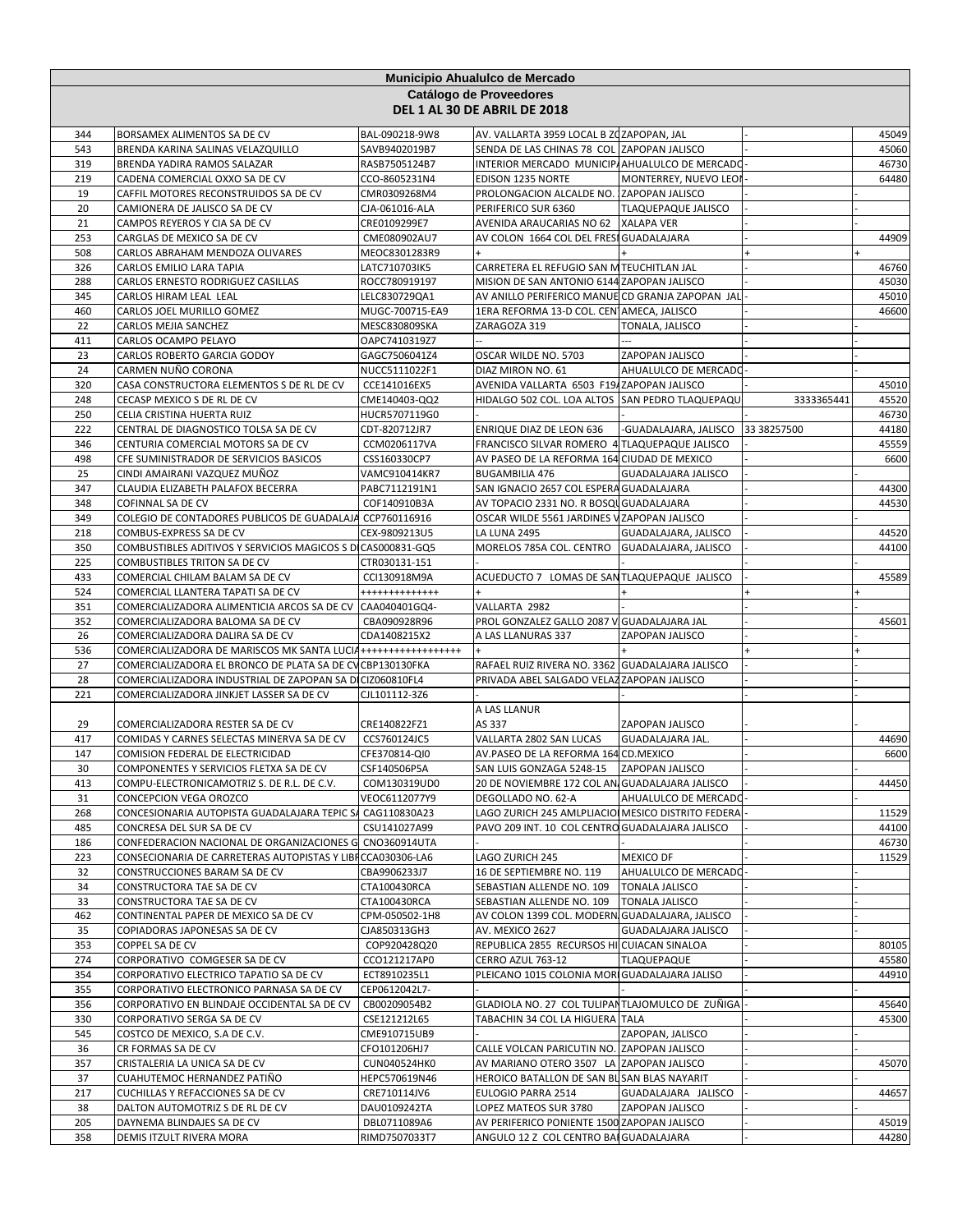|            | Municipio Ahualulco de Mercado                                      |                                |                                                                     |                                         |             |                |  |  |
|------------|---------------------------------------------------------------------|--------------------------------|---------------------------------------------------------------------|-----------------------------------------|-------------|----------------|--|--|
|            | Catálogo de Proveedores<br>DEL 1 AL 30 DE ABRIL DE 2018             |                                |                                                                     |                                         |             |                |  |  |
| 39         | DENISSE GUADALUPE DOMINGUEZ DURAN                                   | DODD900129LH7                  | PROLONGACION 8 DE JULIO NO AHUALULCO DE MERCADO                     |                                         |             |                |  |  |
| 359        | DESARROLLO DAP SA DE CV                                             | DDC050127VD5                   | MEDELLIN 117 COL SANTA ELEI AGUASCALIENTES                          |                                         |             | 20230          |  |  |
| 492        | DICHTOMATIK DE MEXICO SA DE CV                                      | ISM-891030-RL1                 | AV. WASHINGTON 379-A COL. FGUADALAJARA, JALISCO                     |                                         | 3336196528  | 44440          |  |  |
| 360        | DIGAMON SA DE CV                                                    | DIG140820618                   | SOL 2934 JARDINES DEL BOSQU GUADALAJARA JALISCO                     |                                         |             | 44520          |  |  |
| 40         | DIONICIO AGRAZ CAMACHO                                              | AACD380804ID1                  | DOM CONOCIDO                                                        | AHUALULCO DE MERCADO                    |             |                |  |  |
| 262<br>41  | DIONICIO AGRAZ CAMCHO<br>DISTRIBUIDORA DE LLANTAS GONZALEZ SA DE CV | AACD380804ID1                  | WASHINGTON N. 1170                                                  | GUADALAJARA JALISCO                     |             | 46730          |  |  |
| 301        | DISTRIBUIDORA ELECTRICA ASCENCIO SA DE CV                           | DLG950222ANA<br>DEA840202MN6   | AV ALEMANIA 1255. 1257 COL GUADALAJARA                              |                                         |             | 44190          |  |  |
| 42         | DISTRIBUIDORA INGENIERIA Y SERVICIOS ELECTRICOS DIS-070302-6T2      |                                | GALEANA NO. 16                                                      | AHUALULCO DE MERCADO                    |             |                |  |  |
| 478        | DX GEN SA DE CV                                                     | DGE110408TN4                   | GUANAJUATO 92 403, 304 Y 60 MEXICO DF                               |                                         |             | 6700           |  |  |
| 151        | EDGAR ROGELIO CRUZ NUÑO                                             | CUNE751108C30                  |                                                                     |                                         |             |                |  |  |
| 227        | EDUARDO GARIBAY HERNANDEZ                                           | GAHE770330AQ0                  | SINALOA 47                                                          | SAN BLAS NAYARIT                        |             |                |  |  |
| 43         | EDUARDO NUÑO SUAREZ                                                 | NUSE8809147K6                  | PINO SUAREZ NO. 79B                                                 | TONALA JALISCO                          |             |                |  |  |
| 549        | EDUARDO RAMIREZ TAPIA                                               | ذذذذذذذذذذذذذذ                 |                                                                     |                                         |             |                |  |  |
| 210        | EDUARDO RAMOS ROMERO                                                | RARE671119PH2                  | <b>EXTRAMUROS 63</b>                                                | <b>ETZATLAN JALISCO</b>                 |             | 46500          |  |  |
| 466<br>414 | EL CARRO SA DE CV<br>ELECTRICA 2004 SA DE CV                        | CAR981215V84<br>EDM0406251F1   | AV REVOLUCION 50 ANALCO<br>INDEPENDENCIA 47 INTERIOR (AMECA JALISCO | GUADALAJARA JALISCO                     |             | 44450<br>46600 |  |  |
| 143        | ELECTROEQUIPO INTERNACIONAL SA DE CV                                | EIN820517780                   | AV PATRIA 2220 LAGOS DEL CO ZAPOPAN JALISCO                         |                                         |             |                |  |  |
|            | ELECTROILUMINACION Y                                                |                                |                                                                     |                                         |             |                |  |  |
| 44         | PROYECTOS DE OCCIDENTE SA DE CV                                     | EPO020828E5A                   | AV. FRANCIA 1751-B                                                  | <b>GUADALAJARA JALISCO</b>              |             |                |  |  |
| 490        | ELENA GUADALUPE CAMPOS PATIÑO                                       | CAPE6407137F4                  | GONZALEZ ORTEGA 151 A COL GUADALAJARA                               |                                         |             | 44100          |  |  |
| 309        | ELENO VEGA GUERRERO                                                 | VEGE410324KY4                  | HERRERA Y CAIRO 65 CENTRO TALA JALISCO                              |                                         |             |                |  |  |
| 45         | ELIZABETH ALEIDA PADILLA RIOS                                       | PARE771210F65                  | VOLCAN MISTI NO. 350                                                | GUADALAJARA JALISCO                     |             |                |  |  |
| 361        | ELVIRA MIRANDA MARTIN                                               | MIME630602P48                  | LOPEZ COTILLA 328 L 53 P.B.                                         | GUADALAJARA, JALISCO                    |             | 44100          |  |  |
| 432        | EMBORIA SA DE CV                                                    | EMB1505299J8                   | AV TECNOLOGICO 100 INT 142 QUERETARO                                |                                         |             | 76000          |  |  |
| 362<br>46  | EMBORIA SA DE CV<br>ENGINEERING DIESEL GROUP SA DE CV               | EMB1505299J8-<br>EDG111017NS8  | SANTA ANA TEPETITLAN NO. 15 ZAPOPAN JALISCO                         |                                         |             |                |  |  |
| 363        | ENRIQUE AGRAZ MARHABER                                              | AAME59082455A                  | CARR. GDL, NOGALES KM 23.5 IZAPOPAN, JALISCO                        |                                         |             | 45221          |  |  |
| 47         | ENRIQUE CESAR OCARANZA QUINTERO                                     | OAQE781021JE7                  | OCTAVIO PAZ NO. 6                                                   | AHUALULCO DE MERCADO                    |             |                |  |  |
| 515        | EQUIPO AGROFORESTAL SA DE CV                                        | +EAG091014381                  |                                                                     |                                         |             |                |  |  |
| 500        | ERIBERTO AMAYA MERCADO                                              | AAME740316HD7                  | EXTRAMUROS 118 CO. CENTRO AHUALULCO DE MERCADO                      |                                         |             | 46730          |  |  |
| 206        | ERICA LIZBETH VARGAS RIVERA                                         | VARE930805RV4                  | AMADO NERVO 2 COL. CENTRAHUALULCO DE MERCADO                        |                                         |             | 45730          |  |  |
| 364        | ERICA LIZETH VARGAS RIVERA                                          | VARE930805RV4                  | AMADO NERVO 2 COL. CENTRAHUALULCO DE MERCADO                        |                                         |             | 45730          |  |  |
| 305        | ERIKA GUZMAN BARRERA                                                | GUBE760206Q41                  | JOSEFA ORTIZ DE DOMINGUEZ GUADALAJARA, JALISCO                      |                                         |             | 44757          |  |  |
| 510<br>48  | ERIKA MEDINA RODRIGUEZ                                              | MERE751206CG6                  |                                                                     |                                         |             | 46730          |  |  |
| 333        | ERNESTO CARREON ALVAREZ<br>ESPECIALISTAS EN ALTA COCINA SA DE CV    | CAAE650722C34<br>EAC850423-6U5 | AV. DE LOS MAESTROS 2104<br>HAVRE 30 COL. JUAREZ                    | GUADALAJARA JALISCO<br>CD. DE MEXICO    |             | 6600           |  |  |
| 365        | ESTACIONES DE SERVICIO SBA SA DE CV                                 | ESS-050804-N26                 | AV. 18 DE MARZO 723 COL. LA IGUADALAJARA, JALISCO                   |                                         | 33 36709874 | 44470          |  |  |
| 471        | ESTEBAN MOLINA VAZQUEZ                                              | MOVE780703V5A                  | DIEZ DE MAYO 16 COLONIA PRI GUADALAJARA JALISCO                     |                                         |             | 44970          |  |  |
| 366        | EUGENIO PARTIDA GOMEZ                                               | PAGE64051536A                  | REFORMA 39 CENTRO                                                   | AHUALULCO DE MERCADO                    |             | 46730          |  |  |
| 530        | EUSEBIO ARTURO MATA CEBALLOS                                        | MACE8611045B5                  |                                                                     |                                         |             | 46600          |  |  |
| 220        | EVA ESPINO AVALOS                                                   | EIAE541023KP3                  |                                                                     |                                         |             |                |  |  |
| 50         | EVA MA. DEL ROCIO RODRIGUEZ MEDINA                                  | ROME640701JX6                  | JOSE MARIA MERCADO NO. 275 AHUALULCO DE MERCADO                     |                                         |             |                |  |  |
|            | <b>EVERARDP PINE</b>                                                |                                |                                                                     |                                         |             |                |  |  |
| 51<br>529  | DA PARRA<br><b>FARMACIA BENAVIDES SAB</b>                           | PIPE741224PV3<br>FBE9110215Z3  | JUAREZ 252<br>AV FUNDADORES 935                                     | ETZATLAN JALISCO<br>NUYEVO LEON MEXICO  |             | 64750          |  |  |
| 196        | FARMACIAS GUADALAJARA SA DE CV                                      | FGU830930PD3                   | ENRIQUE DIAZ DE LEON 261                                            | GUADALAJARA                             |             | 45040          |  |  |
| 367        | FASTER MAYOREO SA DE CV                                             | FMA-020827-4T0                 | ALVARO OBREGON 266 INT 38 GUADALAJARA, JAL                          |                                         |             | 44360          |  |  |
| 52         | FELICIANO BARBOSA PEREZ                                             | BAPF7107154U2                  | JOSE MARIA MERCADO NO. 270 AHUALULCO DE MERCADO                     |                                         |             |                |  |  |
| 53         | FELICIANO BARBOZA PEREZ                                             | BAPF7107154U2                  | JOSE MARIA MERCADO NO. 270 AHUALULCO DE MERCADO                     |                                         |             |                |  |  |
| 267        | FERMIN ZUÑIGA DIAZ                                                  | ZUDF530707DY5                  | JUAREZ 300 CENTRO                                                   | ETZATLAN                                |             | 46500          |  |  |
| 54         | FERNANDO ARCINIEGA ROMERO                                           | AIRF461126LA5                  | EXTRAMUROS NO. 11                                                   | AHUALULCO DE MERCADO                    |             |                |  |  |
| 55         | FERNANDO DIAZ CORTEZ                                                | DCIF681008I10                  | AMADO NERVO NO 14                                                   | AHUALULCO DE MERCADO                    |             |                |  |  |
| 56<br>550  | FLAVIO ARTURO RIVERA BENITES<br>FONDO DE CULTURA ECONOMICA          | RIBF750619HD3<br>FCE940726U22  | MORELOS 109<br>CARRET. PICACHO AJUSCO 227 MEXICO DF                 | AHUALULCO DE MERCADO                    |             | 14738          |  |  |
| 236        | FRANCISCA LEMUS ESCATEL                                             | LEEF4001104P2                  | MORELOS 19                                                          | AHUALULCO DE MERCADO                    |             | 46730          |  |  |
| 58         | FRANCISCO JAVIER GONZALEZ JIMENEZ                                   | GOJF5709244J2                  | MORELOS 176                                                         | AHUALULCO DE MERCADO                    |             |                |  |  |
| 57         | FRANCISCO JAVIER GONZALEZ JIMENEZ                                   | GOJF5709244J2                  | MORELOS 176                                                         | AHUALULCO DE MERCADO                    |             |                |  |  |
| 272        | FRANCISCO JAVIER TORRES OCAMPO                                      | TOOF720616715                  | CORREDOR COMERCIAL MUNIC AHUALULCO DE MERCADO                       |                                         |             | 46730          |  |  |
| 300        | FRANCISCO ORTIZ PEREZ                                               | OIPF580121P20                  | INTERIOR MERCADO MUNCICIPAHUALULCO DE MERCADO                       |                                         |             | 46730          |  |  |
| 157        | FRANCISCO ORTIZ PEREZ                                               | OIPF580121P20                  |                                                                     | AHUALULCO DE MERCADO                    |             | 46730          |  |  |
| 509        | FRANCISCO PEREZ MARTINEZ                                            | PEMF810401V5A                  |                                                                     |                                         |             |                |  |  |
| 182<br>185 | <b>FRANCISCO REYES TELLEZ</b><br>FRANQUICIAS DE OCCIDENTE SA DE CV  | RETF4812222P3<br>FOC921117140  | 16 DE SEPTIEMBRE 65 INT. 1<br>AV. VALLARTA 5380                     | AHUALULCO DE MERCADO<br>ZAPOPAN JALISCO |             | 46730<br>45250 |  |  |
| 337        | FUNDIDOS DESING SA DE CV                                            | FDE140717KCO                   | CARRETERA A TONALA 1749                                             | <b>TONALA</b>                           |             | 45402          |  |  |
| 169        | <b>GABRIEL HUITRON MOYO</b>                                         | HUMG781105AQ4                  | AKOLIMAN 859                                                        |                                         |             | 28979          |  |  |
| 83         | <b>GABRIEL LEPE GUERRERO</b>                                        | LEGG7107291Z1                  | MANUEL ACUÑA NO. 40                                                 | AHUALULCO DE MERCADO                    |             |                |  |  |
| 451        | <b>GABRIEL OMAR RUIZ VEGA</b>                                       | RUVG940325TS5                  | LIMON 26                                                            | <b>TALA JALISCO</b>                     |             | 45300          |  |  |
| 303        | <b>GABRIELA TELLEZ ORTEGA</b>                                       | TEOG780109IQ6                  | AV CHAPULTEPEC 601 LOCALES GUADALAJARA                              |                                         |             | 44190          |  |  |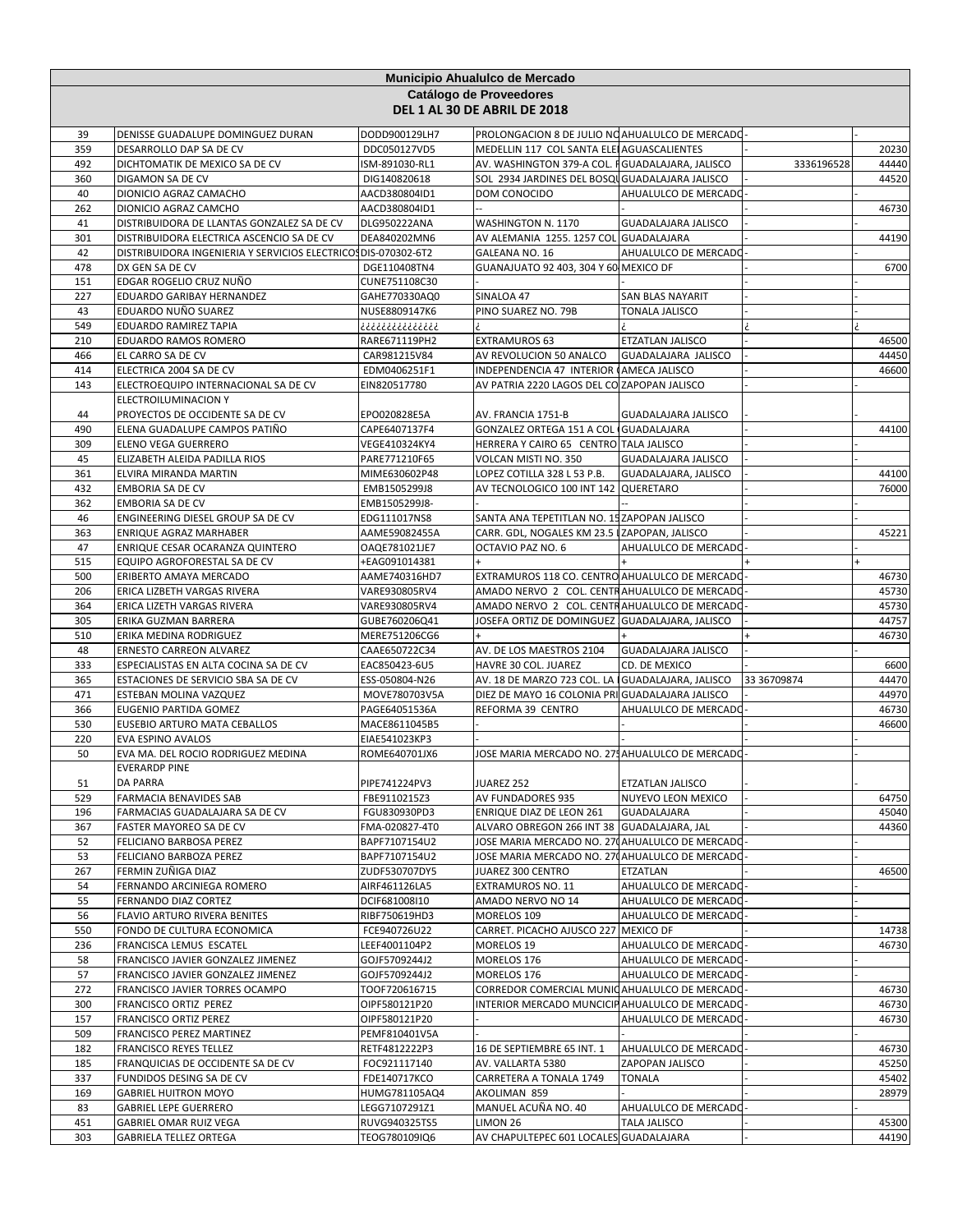|            | Municipio Ahualulco de Mercado                                                                                          |                                |                                                                            |                            |              |                |  |  |  |
|------------|-------------------------------------------------------------------------------------------------------------------------|--------------------------------|----------------------------------------------------------------------------|----------------------------|--------------|----------------|--|--|--|
|            | Catálogo de Proveedores<br>DEL 1 AL 30 DE ABRIL DE 2018                                                                 |                                |                                                                            |                            |              |                |  |  |  |
| 59         | GANADERIA EDUARDO GARIBAY SPR DE RL                                                                                     | GEG971010539                   | EXTRAMUROS NO. 389                                                         | ETZATLAN JALISCO           |              |                |  |  |  |
| 162        | GAS LICUADO SA DE CV                                                                                                    | GLI800213-MA5                  | <b>CALLE 1 NO. 722</b>                                                     | GUDALAJARA, JALISCO        | 31451616     | 44940          |  |  |  |
| 421        | GASOLINERA BELIARJO SA DE CV                                                                                            | GBE-070716-332                 | PERIFERICO OTE 2330                                                        | TONALA, JAL                |              | 45405          |  |  |  |
| 497        | GASOLINERA CUDEA SA DE CV                                                                                               | GCU-960226-TS3                 |                                                                            |                            |              | 44940          |  |  |  |
| 368<br>519 | GASOLINERA EL RASTRO SA DE CV<br>GASOLINERA HUAXTLA, SA DE CV                                                           | GRA050121-TU5<br>*GHU021204NK1 | CALZADA GOBERNADOR CURIE GUADALAJARA, JAL.                                 |                            |              |                |  |  |  |
| 369        | GASOLINERA LOS ROBLES SA DE CV                                                                                          | GRO-140530-F53                 | AV JUAN GIL PRECIADO 7611 COZAPOPAN, JALISCO                               |                            |              | 45203          |  |  |  |
| 60         | <b>GERARDO PEREZ MARTIN</b>                                                                                             | PEMG780626A47                  | NEGRETE 58                                                                 | SAN JUANITO ESCOBEDO.      |              |                |  |  |  |
| 548        | GERMANA FRANCO GONZALEZ                                                                                                 | +++++++++++++++++              |                                                                            |                            |              |                |  |  |  |
| 61         | GESEDE GESTION Y SERVICIOS DEPORTIVOS SC DE RL GGS100330CU8                                                             |                                | STA MERCEDES NO. 5                                                         | AHUALULCO DE MERCADO       |              |                |  |  |  |
| 177        | GILBERTO RUIZ HERNANDEZ                                                                                                 | RUHG770131000                  | AV DEL PUERTO S/N                                                          | SAN BLAS, NAYARIT          |              | 63740          |  |  |  |
| 104        | GILDARDO OROZCO ARCIGA                                                                                                  | OOAG830621AL5                  | INDEPENDENCIA 153                                                          | TONALA JALISCO             |              |                |  |  |  |
| 547        | GOPRA, S.A. DE C.V.                                                                                                     | GOP090309830                   | CARRETERA SAN ISIDRO MAZATTLAJOMULCO DE ZUÑIGA                             |                            | 3337965201   | 45640          |  |  |  |
| 62         | GRACIELA OLIVA VIAZCAN REBOLLO                                                                                          | VIRG520726PL7                  | GALILEO GALILEI 4128-A                                                     | ZAPOPAN JALISCO            |              |                |  |  |  |
| 552        | GRUPO CARLOMENA S.C.                                                                                                    | *****************              |                                                                            |                            |              |                |  |  |  |
| 296        | GRUPO CIOSA S.A.P.I. DE CV                                                                                              | GCI880513UL6                   | PASEO DEL VALLE 5131                                                       | ZAPOPAN JALISCO            |              | 45010          |  |  |  |
| 370<br>191 | GRUPO EMPRESARIAL S.J. S.A. DE C.V.<br>GRUPO EMPRESARIAL TICAF SA DE CV                                                 | GES021031BL9<br>GET1402077G4   | MEZQUITAN 2563 MEZQUINTA GUADALARA JALISCO<br>NICOLAS COPERNICO 3850       | ZAPOPAN JALISCO            |              | 44260<br>45070 |  |  |  |
| 242        | GRUPO FERRETERIA CALZADA SA DE CV                                                                                       | GFC080612KG3                   | AV LAZARO CARDENAS 799 ZON GUADALAJARA                                     |                            |              | 44940          |  |  |  |
| 371        | GRUPO GASTRONOMICO LA POSTA SA DE CV                                                                                    | GGP-120117-1E6                 | JOSE CURVO NO. 13 COL. CENTI TEQUILA, JAL.                                 |                            |              | 45000          |  |  |  |
| 334        | GRUPO HOTELERO EMPRESARIAL SA DE CV                                                                                     | GHE011026-2XA                  | AV. PASEO DE LA REFORMA 24 MEXICO D.F.                                     |                            |              | 6040           |  |  |  |
| 327        | <b>GRUPO KARALE SA DE CV</b>                                                                                            | GKA300808NP3                   | RIO COLCHOS 1784 ROSARIO IN GUADALAJARA                                    |                            |              | 44890          |  |  |  |
| 449        | GRUPO MOTORMEXA GUADALAJARA SA DE CV                                                                                    | GMG090821RT0                   | AV VALLARTA 5051 COL. CAMI ZAPOPAN JALISCO                                 |                            |              | 45040          |  |  |  |
| 198        | <b>GRUPO OCTANO SA DE CV</b>                                                                                            | GOC9303301F4                   | LABERINTO NORTE 300 D                                                      | MORELIA MICHOACAN          |              |                |  |  |  |
| 425        | GRUPO PARISINA SA DE CV                                                                                                 | GPA-930101-QI7                 |                                                                            |                            |              |                |  |  |  |
| 184        | GRUPO PHILADELPHIA SA DE CV                                                                                             | GPH980910-815                  | FRANCISCO DE QUEVEDO 334 OGUADALAJARA, JALISCO                             |                            |              | 44500          |  |  |  |
| 63         | GRUPO RAMARCA S DE RL DE CV                                                                                             | GRA130315FZ2                   | FRANCISCO VAZQUEZ CORONA GUADALAJARA JALISCO                               |                            |              |                |  |  |  |
| 64         | GRUPO RESTAURANTEROEL LAGO SA DE CV                                                                                     | GRL0905081C1                   | LAS FUENTES NO. 5                                                          | TEUCHITLAN JALISCO         |              |                |  |  |  |
|            |                                                                                                                         |                                | CALLE                                                                      |                            |              |                |  |  |  |
| 65         | GRUPO RJX S DE RL DE CV                                                                                                 | GRJ1405089AA                   | 10 NO. 33                                                                  | ZAPOPAN JALISCO            |              |                |  |  |  |
| 66         | GUDIÑO CARRILLO ADRIAN                                                                                                  | GUCA700918TK4                  | CEDROS NO. 19                                                              | AHUALULCO DE MERCADO       |              | 44460          |  |  |  |
| 465<br>67  | GUILLERMINA SOLEDAD RUIZ ARMEJO<br>GUILLERMO CASTILLO ROBLES                                                            | RUAG420414MC6<br>CARG640406BIA | LOS ANGELES 85 COL SAN CARL GUADALAJARA JALISCO<br>INTERIOR MERCADO NO. 15 | AHUALULCO DE MERCADO       |              |                |  |  |  |
| 68         | GUILLERMO OROZCO OROZCO                                                                                                 | OOOG721030J38                  | CARR. EL REFUGIO SAN MARCO ETZATLAN JALISCO                                |                            |              |                |  |  |  |
| 203        | GUSAVO ALBERTO ROMERO ROMERO                                                                                            | RORA8407122X4                  | OCAMPO 440                                                                 | ETZATLAN                   |              | 46500          |  |  |  |
| 172        | <b>GUSTAVO ACOSTA BAYARDO</b>                                                                                           | AOBG7603268P7                  | JUAREZ 21                                                                  | AHULALULCO DE MERCAD       |              | 46730          |  |  |  |
| 69         | GUSTAVO SALVADOR GONZALEZ JIMENEZ                                                                                       | GOJG600711237                  | ALVARO OBREGO NO. 69                                                       | AHUALULCO DE MERCADO       |              |                |  |  |  |
| 297        | HACIENDA EL CARMEN & SPA SA DE CV                                                                                       | HCH0409029R2                   | RAMON DIAZ ORDAZ 2 EL CAHAHUALULCO DE MERCADO                              |                            |              | 46750          |  |  |  |
| 372        | HACIENDA EL CARMEN HOTEL & SPA SA DE CV                                                                                 | HCH0409029R2                   | RAMON DIAZ ORDAZ 2 EL CAFAHUALULCO DE MERCADO                              |                            |              | 46750          |  |  |  |
| 373        | HAZLO FACIL FERRETERO SA DE CV                                                                                          | HFF1403279Z3                   | ISLA ALCATRAZ 2189 JARDINES GUADALAJARA JALISCO                            |                            |              | 44240          |  |  |  |
| 281        | HECTOR MANUEL PEREZ PARTIDA                                                                                             | PEPH621014PH5                  | VALLARTA 2B COL LA ESPERAN AMECA JALISCO                                   |                            |              | 46600          |  |  |  |
| 70         | HECTOR MANUEL SANCHEZ MARTA                                                                                             | SAMH6212184K2                  | EXTRAMUROS NO. 283                                                         | AHUALULCO DE MERCADO       |              |                |  |  |  |
| 374        | <b>HERIBERTO HERNANDEZ PUGA</b>                                                                                         | HEPH791129PV7                  | <b>GANTE 43 ANALCO</b>                                                     | GUADALAJARA                |              | 44450          |  |  |  |
| 231<br>266 | HIGINIO ROBLES RUIZ<br>HILDA NAVARRO RODRIGUEZ                                                                          | RORH530528C1A<br>NARH540818KW4 | OCAMPO 432<br>JOSE SALAZAR UREÑA JARDINE GUADALAJARA                       | <b>ETZATLAN JALISCO</b>    |              | 46730<br>46600 |  |  |  |
| 71         | HILDA PEREZ DELGADO                                                                                                     | PEDH4808032L7                  | MERCADO NO. 281                                                            | AHUALULCO DE MERCADO       |              |                |  |  |  |
| 512        | HIRAM DANIEL LOPEZ BRIONES                                                                                              | *************                  |                                                                            |                            |              |                |  |  |  |
| 152        | HIRAM MURILLO IRACHETA                                                                                                  | MUIH590321290                  | JAVIER MINA 223                                                            |                            |              | 46730          |  |  |  |
| 321        | HOSPITAL PEDRO LOZA SA DE CV                                                                                            | HPL-710524-AV6                 | ESTEBAN LOERA 138 ZONA OBL GUADALAJARA, JALISCO                            |                            | 33-3617-1290 | 44380          |  |  |  |
| 287        | HUMBERTO BENAVIDES DELGADO                                                                                              | BEDH8012142KA                  | HIDALGO PONIENTE 918                                                       | M. MADALENA JALISCO        |              | 46470          |  |  |  |
| 375        | ICR, SA DE CV                                                                                                           | ICR-930531-7G4                 | PASEO DE LOS HEROES 9911B CTIJUANA, BAJA CALIFORNIJ                        |                            |              | 22010          |  |  |  |
| 72         | <b>IGNACIO MARTINEZ RAMIREZ</b>                                                                                         | MARI6305113K7                  | PINO SUAREZ 70                                                             | AHUALULCO DE MERCADO       |              |                |  |  |  |
| 260        | <b>IGNACIO MAYORGA MARIN</b>                                                                                            | MAMI630317PP2                  | GARDENIA 32 A                                                              | ZAPOPAN                    |              | 45236          |  |  |  |
| 199        | <b>IGNACIO MAYORGA MARTIN</b>                                                                                           | MAMI630317PP2                  | GARDENIA 32 A COL AGRICOLA ZAPOPAN                                         |                            |              | 45236          |  |  |  |
| 73         | IMPORTADORA URANGA SA DE CV                                                                                             | IUR880411769                   | AV. MEXICO NO. 2643                                                        | <b>GUADALAJARA JALISCO</b> |              |                |  |  |  |
| 514        | IMPRECPY SA DE CV                                                                                                       | +IMP050728210                  |                                                                            |                            |              | $+$            |  |  |  |
| 434        | INMOBILIARIA GRUPO METROPOLITAN SA DE CV                                                                                | IGM800408MQ1                   | JUAREZ 105 COL CENTRO                                                      | SAN BLAS NAYARIT           |              | 63740          |  |  |  |
| 74<br>376  | INSTITUTO DE INFORMACION ESTADISTICA Y GEOGRI IIE131208P37<br>INSTITUTO DE INFORMACION, ESTADISTICA Y GEOG IIE131208P37 |                                | PIRULES NO. 71<br>AV PIRULES 71 CIUDAD GRANJ ZAPOPAN JALISCO               | ZAPOPAN JALISCO            |              | 45010          |  |  |  |
| 469        | <b>INTERPARTES DIESEL</b>                                                                                               | IDI040130676                   | AV COLON 2634 COL JARDINES GUADALAJARA JALISCO                             |                            |              | 44950          |  |  |  |
| 437        | IPF HUNTER SA DE CV                                                                                                     | IPF130805831                   | PASEO DE LOS ADOBES 1081 IN ZAPOPAN JALISCO                                |                            |              | 45010          |  |  |  |
| 306        | IRMA LETICIA MARTINEZ MALDONADO                                                                                         | MAMI570111657                  | HERRERA Y CAYRO 4 CENTRO AHUALULCO DE MEXICO                               |                            |              | 46730          |  |  |  |
| 439        | ISRAEL AMEZQUITA PADILLA                                                                                                | AEPI831211B70                  | JAVIER MINA 16-1 COL CENTRO SAN MARCOS                                     |                            |              | 46540          |  |  |  |
| 284        | <b>ISRAEL ZARCO NAVARRO</b>                                                                                             | ZANI821109PZ1                  | IZTACCIAUALTL 1789                                                         | GUADALAJARA                |              | 44290          |  |  |  |
| 442        | ITALIANA DE SUSPENSIONES SA DE CV                                                                                       | ISU970124-CP1                  | AV. NIÑOS HEROES 421 COL EL TLAQUEPAQUE, JALISCO                           |                            | 3838-1996    | 45560          |  |  |  |
| 431        | J GUADALUPE VALDEZ PULIDO                                                                                               | VAPG590112ND8                  | GUAMUCHIL 401 COL BALCONIZAPOPAN                                           |                            |              | 45068          |  |  |  |
| 454        | J. BARTOLOME JIMENEZ PADILLA                                                                                            | JIPJ5908245U3                  | CARRETERA A NOGALES 143 LA ZAPOPAN JALISCO                                 |                            |              | 45221          |  |  |  |
| 158        | J. SANTOS VILLAFUENTES DIAZ                                                                                             | VIDS440206UI0                  |                                                                            |                            |              |                |  |  |  |
| 488        | JAIME JOSE DE LA ASUNCION CARVAJAL VILCHIS                                                                              | CAVJ5106085X1                  | CARR. AMECA GUADALAJARA K AMECA JALISCO                                    |                            |              | 46600          |  |  |  |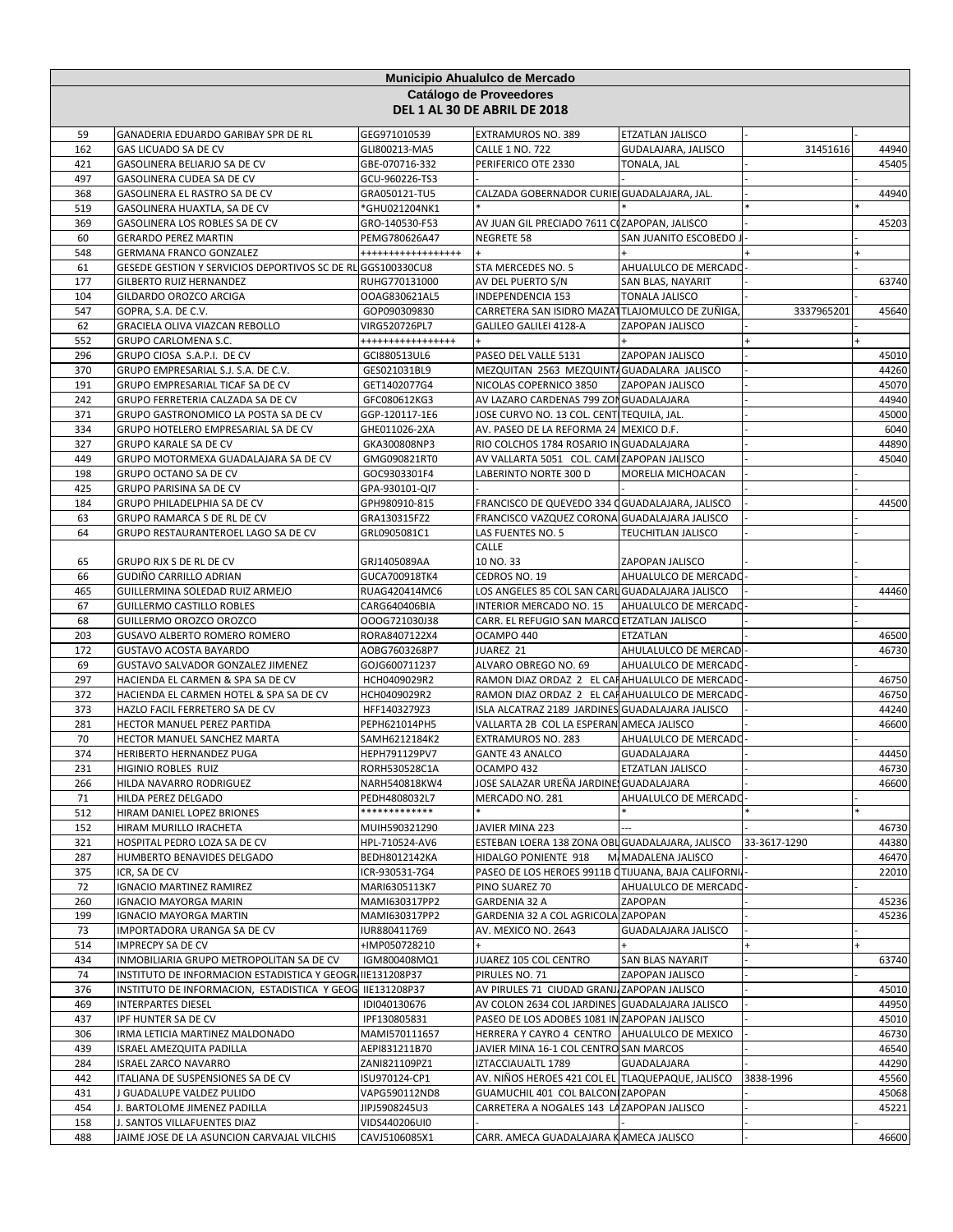|            | Municipio Ahualulco de Mercado                            |                                   |                                                                                       |                            |            |                |  |
|------------|-----------------------------------------------------------|-----------------------------------|---------------------------------------------------------------------------------------|----------------------------|------------|----------------|--|
|            |                                                           |                                   | Catálogo de Proveedores                                                               |                            |            |                |  |
|            |                                                           |                                   | DEL 1 AL 30 DE ABRIL DE 2018                                                          |                            |            |                |  |
| 291        | JAIME ROMERO LEON                                         | ROLJ701001U88                     | AMADO NERVO 14 COL. CENTR AHUALULCO DE MERCADO                                        |                            |            | 46730          |  |
| 443        | JAIME TRINIDAD MONTAÑO SAINZ                              | MOSJ380116-9C4                    | ALVARO OBREGON 201 COL. SA GUADALAJARA, JAL                                           |                            |            |                |  |
| 76         | JAVIER CARDENAS IBARRA                                    | CAIJ6203276KA                     | JOSE MARIA MERCADO NO 292 AHUALULCO DE MERCADO                                        |                            |            |                |  |
| 75         | JAVIER CARDENAS IBARRA                                    | CAIJ6203276KA                     | JOSE MARIA MERCADO NO 292 AHUALULCO DE MERCADO                                        |                            |            |                |  |
| 180        | JESUS CORONADO BUELNA                                     | COBJ880409447                     | SANTOS DEGOLLADO                                                                      | 159                        |            | 46730          |  |
| 226        | JESUS DEL SALVADOR LOPEZ LOPEZ                            | LOLJ760208QD9                     |                                                                                       |                            |            |                |  |
| 145        | JESUS DOMINGUEZ MORALES                                   | DOMJ460912616                     | PROLONGACION 8 DE JULIO NUAHUALULCO DE MERCADO                                        |                            |            | 46730          |  |
| 289        | JESUS FERNANDO SUAREZ ROMERO                              | SURJ5509244Y2                     | ALLENDE 466 COL. CENTRP                                                               | ETZATLAN, JALISCO          |            | 46500          |  |
| 264        | JHAI REFACCIONES SA DE CV                                 | JRD1107079K8                      | CARRETERA NOGALE S9173 CO ZAPOPAN JALISCO                                             |                            |            | 45222          |  |
| 436        | JORGE ALBERTO GARCIA CASTILLEJO                           | GACA870423DW8                     |                                                                                       |                            |            |                |  |
| 283        | JORGE AMADO SANCHEZ                                       | SAJO800229JB1                     | <b>COLON 259</b>                                                                      | ETZATLAN                   |            | 46500          |  |
| 423        | JORGE AMANDO SANCHEZ                                      | SAJO-800229-JB1                   | COLON 259 COL CENTRO                                                                  | GUADALAJARA, JAL-          |            | 46500          |  |
| 491<br>166 | JORGE ANTONIO ALACAL MAGAÑA<br>JORGE HUMBERTO SAAIB GOMEZ | AAMJ8710246B8<br>SAGJ521019EU2    | LOS ANGELES 585B COL. SAN C/ GUADALAJARA, JALISCO<br>MICHOACAN 52 CENTRO              | <b>SAN BLAS</b>            | 3336193210 | 44460<br>63740 |  |
|            | <b>JOSE</b>                                               |                                   |                                                                                       |                            |            |                |  |
| 80         | SAUL FLORES ZEPEDA                                        | FOZS680731CM1                     | JAZMIN NO 7                                                                           | AHUALULCO DE MERCADO       |            |                |  |
| 77         | JOSE ADRIAN FIGUEROA MONROY                               | FIMA8009082X5                     | LAZARO CARDENAS NO. 37                                                                | AHUALULCO DE MERCADO       |            |                |  |
| 493        | JOSE ALBERTO CARO PATRICIO                                | CAPA9307215H8                     |                                                                                       |                            |            |                |  |
| 204        | JOSE ALBERTO ROMERO ROMERO                                | RORA8407122X4                     | OCAMPO 440                                                                            | ETZATLAN                   |            | 46500          |  |
| 78         | JOSE ANGEL BORBON GUTIERREZ                               | BOGA560617TI5                     | CALLE LERDO NO. 292                                                                   | <b>TEPIC NAYARIT</b>       |            |                |  |
| 502        | JOSE ANTONIO ARCINIEGA ROMERO                             | AIRA5005277Q4                     |                                                                                       |                            |            | 45058          |  |
| 194        | JOSE ANTONIO CASTAÑEDA DE LA ROSA                         | CARA600627RJ1                     | VALLE DE LOS GIRASOLES 2469 ZAPOPAN                                                   |                            |            | 45138          |  |
| 202        | JOSE ANTONIO PEREZ BLANCO                                 | PEBA6707021P4                     | ALDAMA 369                                                                            | ETZATLAN                   |            | 46500          |  |
| 79         | JOSE DANIEL VELA JAIME                                    | VEJD790212GE7                     | AV. CRUZ DEL SUR 2605                                                                 | <b>GUADALAJARA JALISCO</b> |            |                |  |
| 224        | JOSE DE JESUS ARMEJO SALAZAR                              | AESJ650805EY8                     | AV FERROCARRIL 123                                                                    | AMECA, JALISCO             |            | 46600          |  |
| 542        | JOSE DEL REFUGIO AMEZCUA PUENTES                          | AEPR9601296W4                     |                                                                                       |                            |            | 45070          |  |
| 527        | JOSE MANUEL GONZALEZ MERCADO                              | GOMM530310FE9                     |                                                                                       |                            |            | 44100          |  |
| 415        | JOSE MARTIN GARICA MELENDEZ                               | GAMM6310158L2                     | MIGUEL ALLEDE 39 DIEZ DE MA MEXICO DF                                                 |                            |            | 15290          |  |
| 429        | JOSE OCTAVIO GONTEZ GARCIA                                | GOGO8108059NO                     | POLONGACION LOPEZ MATEOS ZAPOPAN JALISCO                                              |                            |            | 45238          |  |
| 243        | JOSE VALENTIN PACHECO GRACIA                              | PAGV881004-TS4                    | JOSE FERNANDEZ ROJAS 3740-4 GUADALAJARA, JALISCO                                      |                            |            | 44860          |  |
| 298        | JOSE4 DANIEL SANCHEZ GARCIA                               | SAGJ760414AL9                     | PASEO DE LA NORIA 408 LA NOTLAJOMULCO                                                 |                            |            | 45640          |  |
| 163        | JOSEFINA DELGADO FLORES                                   | DEFJ551130EX9                     | 5 DE MAYO 80                                                                          | AHUALULCO DE MERCADO       |            | 46730          |  |
| 377<br>516 | JUAN CARLOS ARCINIEGA PEREZ                               | AIPJ851121EB9                     | JOSE MARIA MERCADO NO. 271 AHUALULCO DE MERCADO                                       |                            |            | 46730          |  |
| 513        | JUAN CARLOS LOPEZ TRUJILLO<br>JUAN CARLOS MACIAS ISLAS    | LOTJ711229FM2<br>**************** |                                                                                       |                            |            | $\overline{+}$ |  |
| 244        | JUAN DANIEL SANCHEZ GARCIA                                | SAGJ760414AL9                     | PASEO DE LA NORIA COL. LA NOTLAJOMULCO DE ZUÑIGA,                                     |                            |            | 45640          |  |
| 81         | JUAN FELIPE GONZALEZ OLMOS                                | GOOJ770510GF5                     | FERNANDO MONTES DE OCA N TLAJOMULCO DE ZUÑIGA                                         |                            |            |                |  |
| 82         | JUAN FRANCISCO ARCINIEGA HERNANDEZ                        | AIHJ440524H39                     | JOSE MARIA MERCADO NO 27 AHUALULCO DE MERCADO                                         |                            |            |                |  |
| 329        | JUAN JOSE ARTEAGA BAÑUELOS                                | AEBJ8104271W5                     | GUADALUPE 2074 ARENALES 1ZAPOPAN JALISCO                                              |                            |            | 45066          |  |
| 378        | JUAN MURO RODRIGUEZ                                       | MURJ631108UK7                     | HIDALGO PONIENTE 774 COL LI MAGDALENA JALISCO                                         |                            |            | 46470          |  |
| 324        | JUAN PABLO PORTUGAL VEGA                                  | POVJ790725DQ5                     | LUIS MORENO 14                                                                        | LAGOS DE MORENO JALIS      |            | 47400          |  |
| 207        | JUAN PABLO RODRIGUEZ CORTES                               | ROCJ900123EU0                     | <b>RUISEÑOR 1109 INT 309</b>                                                          | GUADALAJARA                |            | 44910          |  |
| 179        | JUANA INES PARTIDA GARCIA                                 | PAGJ850830HA8                     | FLORENCIA 2/8 COL. SANTA AN TLAJOMULCO DE ZUÑIGA,                                     |                            |            | 45650          |  |
| 534        | JULIO ALBERTO RAMOS DE LA MORA                            | +++++++++++++++++++               |                                                                                       |                            | $^{+}$     | $+$            |  |
| 379        | JULIO CESAR DE ALBA CAMPOS                                | AACJ-701212-3L8                   | COLONIAS 681 COL. MODERNA GUADALAJARA, JALISCO                                        |                            |            | 44190          |  |
| 499        | JULIO CESAR RICO RAMIREZ                                  | RIRJ750711973                     | CORONEL M BRIZUELA 17                                                                 | AHUALULCO DE MERCADO       |            | 46730          |  |
| 247        | JULIO OSCAR DE ALBA CAMPOS                                | AACJ7012123L8                     | COLINAS 681 COL MODERNA                                                               | GUADALAJARA, JALISCO       |            | 44190          |  |
| 257        | JUVENTINO GONZALEZ SANTANA                                | GOSJ530918JX7                     | JAVIER MINA 220                                                                       | AHUALULCO DE MERCADO       |            | 46730          |  |
| 271        | KARINA LETICIA ZAMORA GONZALEZ                            | ZAGK821104BW8                     | ALVARO OBREGO 586 A                                                                   | GUADALAJARA JALISCO        |            | 44360          |  |
| 270        | KARLA MARIBEL LOVERA MARTINEZ                             | LOMK890330U42                     | ALVARO OBREGON 506 A                                                                  | GUADALALAJARA              |            | 44360          |  |
| 380        | KEOPS COMPUTERS MEXICO SA DE CV                           | KCM080226C37-                     |                                                                                       |                            |            |                |  |
| 197        | LABORAORIO DE INMUNOLOGIA CLINICA SA DE CV                | LIC0608511C4A                     | JUSO SIERRA 2821 P.B. VOL VALGUADALAJARA                                              |                            |            | 44690          |  |
| 381        | LABORATORIOS JULIO SA DE CV                               | LJU821006T53                      | <b>COLON 125</b>                                                                      | <b>GUADALAJARA JALISCO</b> |            | 44100          |  |
| 181<br>249 | LAURA REBECA OROZCO TORRES<br>LAURA REBECA OROZCO TORRES  | OOTL740920PC4<br>OOTL740920PC4    | ISLA SALINA 2102 COL JARDINI GUADALAJARA<br>ISLA SALINAS 2012 JARDINES DI GUADALAJARA |                            |            | 44950<br>44950 |  |
| 282        | LEON BELLO CASTRO                                         | BECL370411BE6                     | LA CRUZ 15 COL SAN JUAN DE ITALA JALISCO                                              |                            |            | 45331          |  |
| 211        | LEONOR ROSAS BAYARDO                                      | ROBL690616FF4                     | CARRETERA AHUALULCO LA ES AHUALULCO DE MERCADO                                        |                            |            | 46730          |  |
| 475        | LIBRERIA PORRUA HERMANOS Y CIA. SA DE CV                  | LPH510514IQ7                      | REPUBLICA DE ARGENTINA 15 CCUAHUTEMOC MEXICO D                                        |                            |            | 6020           |  |
| 560        | LIBRERIAS GONVILL SA DE CV                                | LGO840413SD2                      |                                                                                       |                            |            | 44190          |  |
| 424        | LILIA OROZCO GUERRA                                       | IIGL-530409-497                   |                                                                                       |                            |            |                |  |
| 430        | LUCINA ROBLES VALDEZ                                      | ROVL6301055AA                     | EULOGIO PARRA 2230 COL LAD GUADALAJARA JAL                                            |                            |            | 44600          |  |
| 84         | LUCORT RECUBRIMIENTOS CERAMICOS 2014                      | LRC031112G81                      | CARRETERA A SALTILLO NO. 211ZAPOPAN JALISCO                                           |                            |            |                |  |
| 161        | LUIS ALBERTO NAVARRO GARCIA                               | NAGL800820GW7                     | DR. OLIVA 90                                                                          | AHUALULCO DE MERCADO       |            | 46730          |  |
| 382        | LUIS ANTONIO OSIO GUERRERO                                | OIGL881203GL4                     | SIERRA MORENA 470 COL INDEGUADALAJARA                                                 |                            |            | 44340          |  |
| 215        | LUIS DURAN GONZALEZ                                       | DUGL480717NP9                     |                                                                                       | AHUALULCO DE MERCADO       |            | 44730          |  |
| 383        | LUIS ENRIQUE ALCAZAR PADILLA                              | AAPL770714L18                     | CORONEL CALDERON 648 COL. GUADALAJARA, JALISCO                                        |                            |            | 44280          |  |
| 176        | LUIS JESUS ZARATE MEDINA                                  | ZAML740317000                     | CIRUELOS 172                                                                          | TONALA, JALISCO            |            | 45417          |  |
| 85         | LUZ ANGELICA GUTIERREZ BECERRA                            | GUBL700602IL8                     | JOSEFA ORTIZ DE DOMINGUEZ                                                             | AHUALULCO DE MERCADO       |            |                |  |
| 561        | LUZ EMITIDA POR DIOD OS DE MEXICO SA DE CV                | LED111208H83                      | PASEO DE ESTELA 20                                                                    |                            |            | 28978          |  |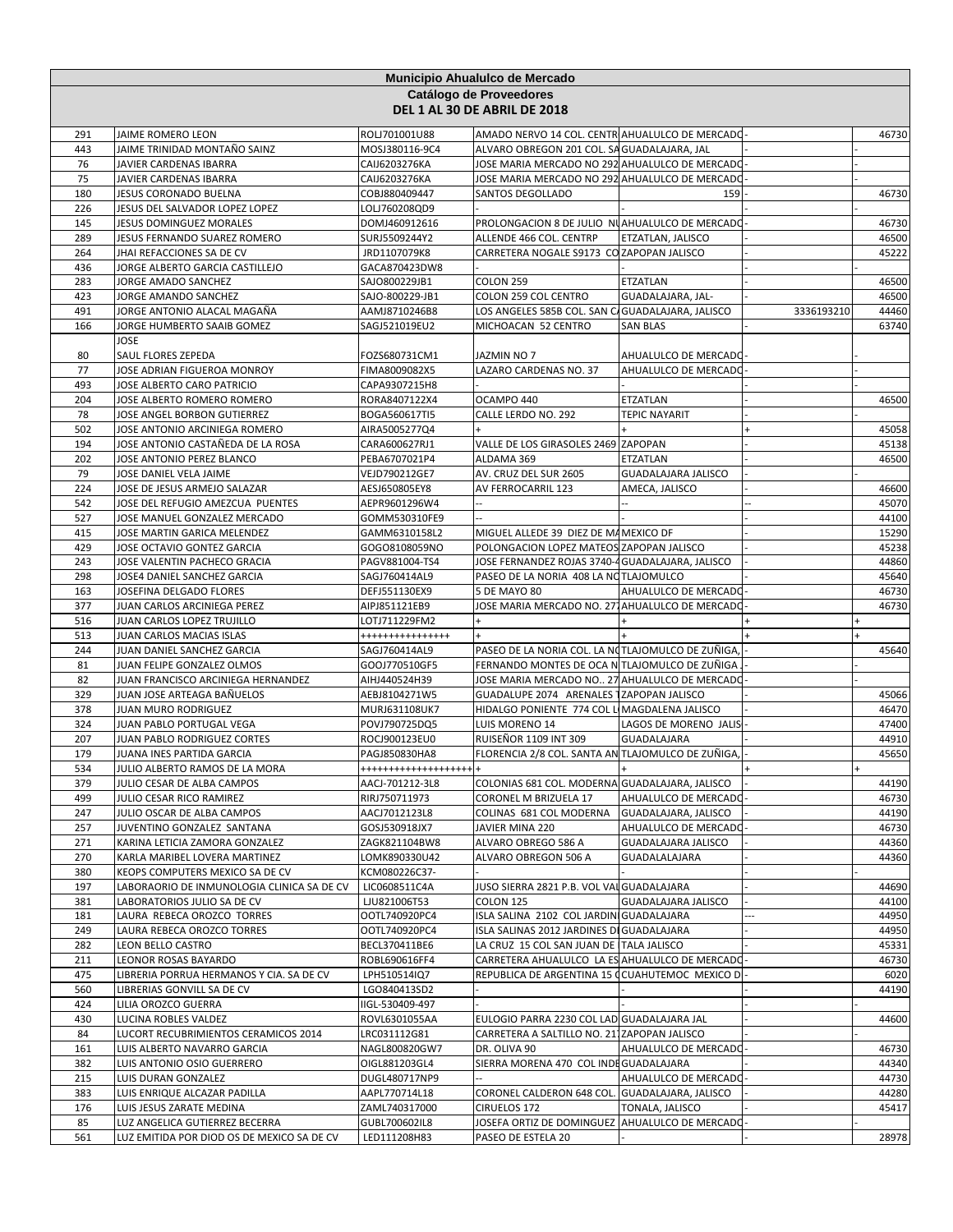|            |                                                                   |                                | <b>Municipio Ahualulco de Mercado</b>                                                   |                            |            |                |
|------------|-------------------------------------------------------------------|--------------------------------|-----------------------------------------------------------------------------------------|----------------------------|------------|----------------|
|            |                                                                   |                                | Catálogo de Proveedores                                                                 |                            |            |                |
|            |                                                                   |                                | DEL 1 AL 30 DE ABRIL DE 2018                                                            |                            |            |                |
| 292        | LUZ LETICIA LOPEZ AQUINO                                          | LOAL710503H69                  | JAVIER MINA 16 COL.CENTRO                                                               | AHUALULCO DE MERCADO       |            | 46730          |
| 156        | MA ANTONIA NUÑEZ GOMEZ                                            | NUGA590509CL2                  | MORELOS 137                                                                             | AHUALULCO DE MERCADO       |            | 46730          |
| 229        | MA DE JESUS OROZCO ZAMUDIO                                        | 00ZJ631224AN9                  |                                                                                         |                            |            |                |
| 506<br>520 | MA DEL RUBI VIDRIO GARCIA<br>MA ELENA VENEGAS PEREZ               | VIGR731006R75<br>VEPE6107066U3 | $\ddot{}$                                                                               |                            |            |                |
| 384        | MA LUISA ANSALDO AVILA                                            | AAAL541222JFA                  | SUSANA GOMEZ PALAFOX 5431 ZAPOPAN, JALISCO                                              |                            |            | 45079          |
| 256        | MA. ANTONIA NUÑEZ GOMEZ                                           | NUGA590509CL2                  | MORELOS 137                                                                             | AHUALULCO DE MERCADO       |            | 46730          |
| 441        | MA. DE LA LUZ BUENROSTRO SOLORZANO                                | BUSL670510PQA                  | RIO TOMATLAN 552 INT A COL TLAQUEPAQUE                                                  |                            |            | 45590          |
| 473        | MA. DEL RAYO ZAMBRANO DIAZ                                        | ZADR640517N54                  | HERRERA Y CAIRO 78                                                                      | AHUALULCO DE MERCADO       |            | 46730          |
|            |                                                                   |                                |                                                                                         | AHUALULCO DE MERCAD        |            |                |
| 86         | MA. ELENA PEREZ SOLORIO                                           | PESE461031FQ3                  | JOSEFA ORTIZ DE DOMINGUEZ  O JALISCO                                                    |                            |            |                |
| 518<br>556 | MACEDONIO MOISES SIERRA MURO<br>MAGUCE SA DE CV                   | SIMM810720AH3<br>MAG150311Q80  |                                                                                         |                            |            | 45402          |
| 87         | MANUEL ANONIO PALOMO ACEVEDO                                      | PAAM860409BJ6                  | VOLCAN USULUAN 55                                                                       | GUADALAJARA JALISCO        |            |                |
| 88         | MANUEL ANONIO PALOMO ACEVEDO                                      | PAAM860409BJ6                  | <b>VOLCAN USULUAN 55</b>                                                                | <b>GUADALAJARA JALISCO</b> |            |                |
| 89         | MARCO ANTONIO AVILA RAMIREZ                                       | AIRM731127PJ5                  | SAB CARLOS NO. 31                                                                       | TLAQUEPAQUE JALISCO        |            |                |
| 312        | MARCO ANTONIO FERNANDEZ LLAMAS                                    | FELM890905IZ8                  |                                                                                         |                            |            |                |
| 385        | MARGARITO SANCHE LOPEZ                                            | SALM660410AG3                  | CARRETERA EL VERDE 2100 COLEL SALTO, JALISCO                                            |                            |            | 45694          |
| 160        | MARIA CELINA BARAJAS SALDATE                                      | BASC690809S53                  | JAVIER MINA 1                                                                           | AHUALULCO DE MERCADO       |            | 46730          |
| 90         | MARIA DE LA LUZ MUÑOZ                                             | PEML750615FN8                  | HERRERA Y CAIRO 6                                                                       | AHUALULCO DE MERCADO       |            |                |
| 91         | MARIA DE LA LUZ PEREZ MUÑOZ                                       | PEML750615FN8                  | <b>HERRERA Y CAIRO 6</b>                                                                | AHUALULCO DE MERCADO       |            |                |
| 416        | MARIA DE LOS ANGELES MARTINEZ ESCAMILLA                           | MAEA540802JB8                  | PLAYA VILLA DEL MAR 16B COL MEXICO DF                                                   |                            |            | 8830           |
| 504        | MARIA DEL ROCIO CAMARENA FIGUEROA                                 | CAFR840424684                  |                                                                                         |                            |            |                |
| 450        | MARIA DEL SOCORRO GARCIA GOMEZ                                    | GAGS7106273V0                  | MANUEL ACUÑA 55 CENTRO                                                                  | AHUALULCO DE MERCADO       |            | 46730          |
| 503<br>189 | MARIA EL ROCIO CAMARENA FIGUEROA                                  | CAFR840424684                  | JAVIER MINA 90                                                                          | AHUALULCO                  |            | 45020<br>46730 |
| 92         | MARIA ELSA ESPARZA TADEO<br>MARIA ENGRACIA GUTIERREZ PRECIADO     | EATE631019ET1<br>GUPE6003155P7 | PROLONGACION 5 DE MAYO NOAHUALULCO DE MERCADO                                           |                            |            |                |
| 458        | MARIA ESPERANZA RAMIREZ LOPEZ                                     | RALE420505P85                  | CALZADA DEL EJERCITO 13711 A GUADALAJARA JAL                                            |                            |            | 44430          |
| 93         | MARIA ESPINOZA HUERTA                                             | EIHM5402017EA                  | SAN MARTIN NO. 525                                                                      | <b>TLAQUEPAQUE JALISCO</b> |            |                |
| 94         | MARIA EUGENIA LOPEZ RUIZ                                          | LORE-581223-PZA                | <b>ESTEBAN ALATORRE 653</b>                                                             | GUADALAJARA JALISCO        |            |                |
| 213        | MARIA GEORGINA REYES MARES                                        | MARG760315JN2                  | ALDAMA 46                                                                               | GUADALAJARA                |            | 44250          |
| 240        | MARIA GUADALUPE NUÑO CORONA                                       | NUCG7409038D3                  | MORELOS 342                                                                             | AHUALULCO DE MERCADO       |            | 46730          |
| 533        | MARIA GUADALUPE RAMIRREZ LOPDZ                                    | RALG781218955                  |                                                                                         |                            |            |                |
| 531        | MARIA GUADALUPE RIVERA MORA                                       | RIMG710212II9                  | ANGULO 12 Z                                                                             | GUADALAJARA JAL            |            | 44280          |
| 165        | MARIA GUADALUPE VIZCARRA ROBLES                                   | VIRG921006BS1                  |                                                                                         |                            |            |                |
| 310        | MARIA ISABEL NUÑEZ CHAVARIN                                       | NUCI910619960                  |                                                                                         |                            |            | 46730          |
| 386        | MARIANA AGRAS ORTIZ                                               | AAOM870122-GA3                 |                                                                                         |                            |            |                |
| 233        | MARICELA VALENCIA DELGADILLO                                      | VADM740604L29                  | H. ROMERO 22 B CENTRO                                                                   | AMECA JAL.                 |            | 46600          |
| 387<br>388 | MARIO BECERRIL SANDOVAL<br>MARIO ESAU BECERRIL TALAVERA           | BESM730410PK5<br>BETM960120987 | CERRO DEL TORTUGUERO 154 (TLAJOMULCO DE ZUÑIGA<br>FRANCISCO I. MADERO 427 CIGUADALAJARA |                            |            | 45653<br>44100 |
| 307        | <b>MARIO ROMERO REYES</b>                                         | RORM-451101--                  | MERCADO 50 COL. CENTRO                                                                  | AHUALULCO DE MERCADO       |            | 46730          |
| 232        | MARISARCOS DE GUADALAJARA SA DE CV                                | MGU970125UBA                   | CALZADA LAZARO CARDENAS 3ZAPOPAN JALISCO                                                |                            |            | 45040          |
| 95         | MARTHA CRUZ ALVAREZ VALDEZ                                        | AAVM500929PF3                  | JUAREZ 117                                                                              | <b>SAN BLAS NAYARIT</b>    |            |                |
| 528        | MARTHA ELODIA LEDEZMA MARTINEZ                                    | LEMM7302236J9                  |                                                                                         |                            |            | 46760          |
| 246        | MARTHA LAURA DIAZ LEPE                                            | DILM6104146U0                  | AMADO NERVO 6                                                                           | AHUALULCO DE MERCADO       |            | 46730          |
| 285        | MARTHA LUCIA REOS RUIZ                                            | RERM780401839                  | MESA CENTRAL 757 SAN VICN GUADALAJARA JALISCO                                           |                            |            | 44330          |
| 192        | MARTIN CHAVEZ UREÑA                                               | CAUM660414BT1                  | ESMERALDA 2194                                                                          | <b>GUADALAJAR</b>          |            | 44550          |
| 96         | MARTIN HERRERA HILDA BERENICE                                     | MAHH8102266U4                  | JESUS URUETA 1423-A                                                                     | GUADALAJARA JALISCO        |            |                |
| 295        | MAYOREO DE AUTOPARTES Y ACEITES SA DE CV                          | MAA061019Q87                   | LIBERTAD 39 INT 18 MEXICALZI GUADALAJARA                                                |                            |            | 44180          |
| 389        | MAYOREO DE REFRIGERACION Y MAQUINAS SA DE C MRM-001124-2W2        |                                | MEXICALZINGO 1895 COL. AME GUADALAJARA, JALISCO                                         |                            | 3338255964 | 44160          |
| 230        | MEOSA CONSTRUCCIONES SA DE CV                                     | MCO0410289C6                   | FUNDIDOR 5984 COL ARTESAN TLAQUEPAQUE JAL.                                              |                            |            | 45598          |
| 517<br>168 | MGUEL ANGEL RODRIGUEZ CASTILLO<br>MIGUEL ANGEL ARCINIEGA PEREZ    | ROCM830322FM6<br>AIPM780323NS9 | PRIVADA GALEANA 28                                                                      | AHUALULCO DE MERCADO       |            | 46730          |
| 455        | MIGUEL ANGEL BELLO CAMACHO                                        | BECM6907078Q9                  | LA CRUZ 15 SAN JUAN DE LOS A TALA JALISCO                                               |                            |            | 45301          |
| 325        | MIGUEL ANGEL CORDERO ESPARZA                                      | COEM8208218D4                  |                                                                                         |                            |            |                |
| 532        | MIGUEL ANGEL RODRIGUEZ CASTILLO                                   | ROCM830322FM6                  |                                                                                         |                            |            | 46730          |
| 293        | MIGUEL ANGEL SANTIBAÑEZ BAUTISTA                                  | SABM780131GQ8                  | VELISARIO DOMINGUEZ 2577 LI GUADALAJARA, JALISCO                                        |                            |            | 44300          |
| 316        | MIGUEL OSWALDO CORDERO ESPARZA                                    | COEM8208218D4                  |                                                                                         |                            |            | 46730          |
| 97         | MINISUPER LA GUADALUPANA S DE RL                                  | MGU051121QFA                   | JUAREZ 75                                                                               | AHUALULCO DE MERCADO       |            |                |
| 209        | MOB CONEXIONES DE PVC SA DE CV                                    | MCP0105213Y8                   | AV VALLARTA 2829 INT 2 SANT/TLAQUEPAQUE JAL                                             |                            |            | 45601          |
| 171        | MOISES ISRAEL PINEDA PARRA                                        | PIMM800728VB8                  |                                                                                         |                            |            | 46730          |
| 464        | MORPHOS CLINICA GRAFICA S DE RL DE CV                             | MCG090902413                   | ALLENDE 221 PTE                                                                         | TOTOTLAN JALISCO           |            | 47730          |
| 265        | MUNICIPIO DE AHUALULCO DE MERCADO JALISCO                         | MAM850101QE3                   | DR GONZALEZ MADRID 11                                                                   | AHUALULCO DE MERCADO       |            | 46730          |
| 98         | NANOS TOTAL CARE SA DE CV                                         | NTC131107FU9                   | PRIVADA MEXICO 139                                                                      | AHUALULCO DE MERCADO       |            |                |
| 477        | NEGOZZIARE S DE RL DE CV                                          | NEG071207LW6                   | MOLINA 59 COL CENTRO                                                                    | GUADALAJARA                |            | 44100          |
| 563        | NORBERTO VERGARA ARANA                                            | <b>VEAN720922SUB</b>           |                                                                                         |                            |            |                |
| 99<br>299  | NORMA SOFIA DEL PILAR VEGA VAZQUEZ<br>NPMPROFESIONISTAS ASOCIADOS | VEVN830528QYO<br>NPA1209282L8  | PERIFERICONORTE 1087<br>PASEO DE LA CIMA 3609 COL LZAPOPAN JALISCO                      | ZAPOPAN JALISCO            |            | 45129          |
|            |                                                                   |                                |                                                                                         |                            |            |                |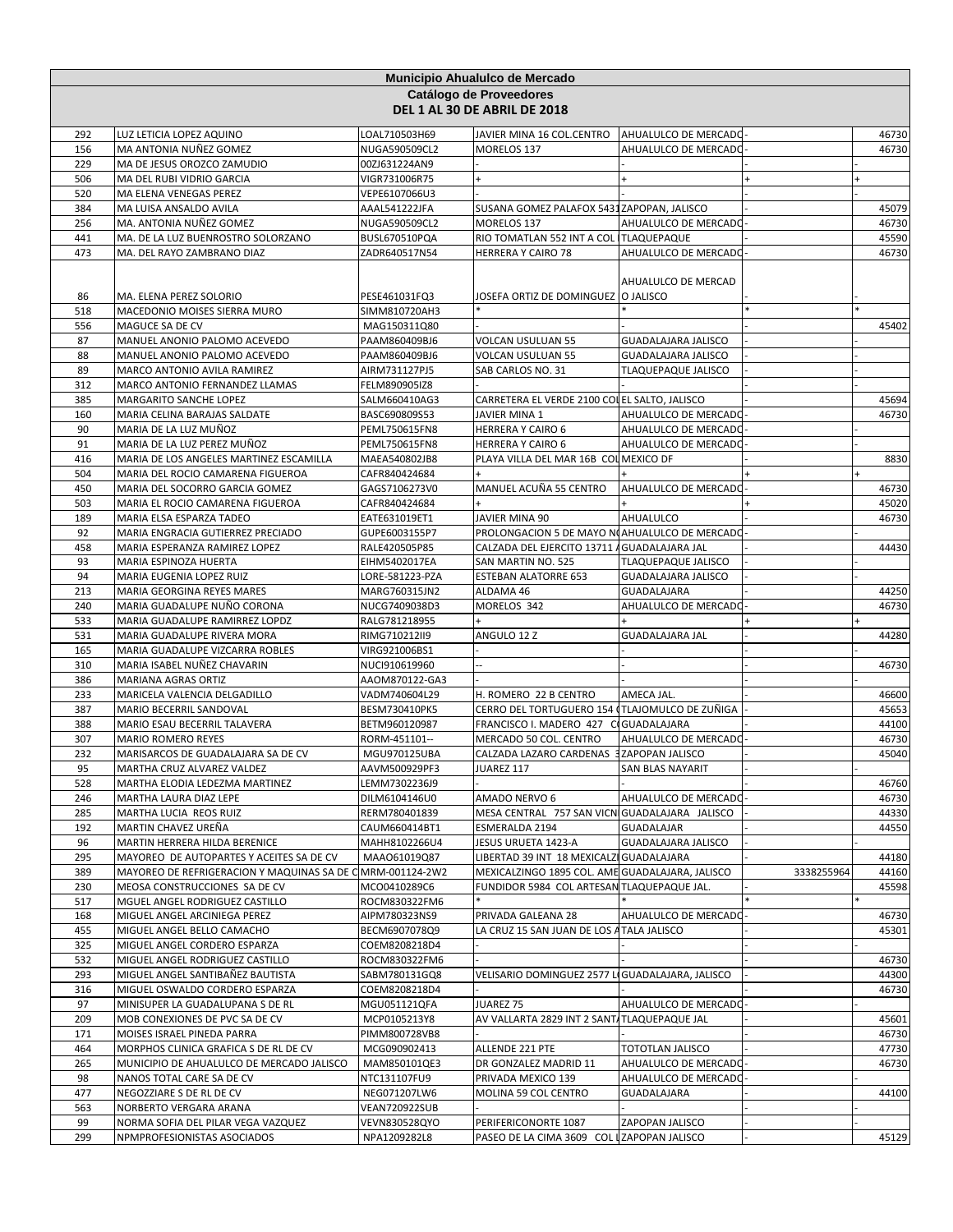|            | Municipio Ahualulco de Mercado                                                   |                              |                                                                  |                            |  |       |  |
|------------|----------------------------------------------------------------------------------|------------------------------|------------------------------------------------------------------|----------------------------|--|-------|--|
|            |                                                                                  |                              | Catálogo de Proveedores                                          |                            |  |       |  |
|            |                                                                                  |                              | DEL 1 AL 30 DE ABRIL DE 2018                                     |                            |  |       |  |
| 100        | NUEVA WALMART DE MEXICO S DE RL DE CV                                            | NWM9709244W4                 | NEXTENGO NO. 78                                                  | DISTRITO FEDERAL MEXICO    |  |       |  |
| 255        | NURP CONSTRUCTORA S DE RL DE CV                                                  | NCO111130NK5                 | <b>CENTRO</b><br>JUAREZ 59                                       | AHUALULCO DE MERCADO       |  | 46730 |  |
| 472        | OFELIA ALVAREZ GRAGEDA                                                           | AAGO470725BC3                | EMILIO CARRANZA 227 COL CE AHUALULCO DE MERCADO<br>JUAN          |                            |  | 46730 |  |
| 101        | OFFICE DEPOT MEXICO SA DE CV                                                     | ODM950324V2A                 | SALVADOR AGRAZ 101                                               | <b>DISTRITO FEDERAL</b>    |  |       |  |
| 481        | OMAR AGUIRRE MENDOZA                                                             | AUMO730202SY7                | AV. GUADALAJARA 50 LA VENT/ZAPOPAN JALISCO                       |                            |  | 45221 |  |
| 102        | OMAR VILLA RODRIGUEZ                                                             | VIRO840323346                | ABASOLO NO. 62                                                   | AHUALULCO DE MERCADO       |  |       |  |
| 103        | OPENING BUSINESS COMERCIALIZADORA SA DE CV                                       | OBC100524622                 | PEDRO LOZA NO. 731                                               | <b>GUADALAJARA JALISCO</b> |  |       |  |
| 446        | OPERADORA DE FRANQUICIAS ALSEA SAPI DE CV                                        | OFA-9210138U1                |                                                                  |                            |  |       |  |
| 190        | OPERADORA OMX SA DE CV                                                           | OOM960429832                 | PROLONGACION REFORMA 123 SANTA FE CUAJIMALPA DF                  |                            |  | 5348  |  |
| 541        | ORGANISMO PUBLICO DESCENTRALIZADO HOSPITAL 0PO9704109Y3                          |                              | CORONEL CALDERON 777 COL EGUADALAJARA JALISCO                    |                            |  | 4280  |  |
| 522        | ORGANIZACION MUNDO INFANTIL INTERNACIONAL                                        | 1+0MI130211QR3               |                                                                  |                            |  |       |  |
| 390        | ORNELAS MAQUINAS DE COSER SA DE CV                                               | OMC900613FY5                 | REVOLUCION 561 ANALCO                                            | GUADALAJARA JALISCO        |  | 44450 |  |
| 419        | OSCAR DANIEL ARAMBULA LECHUGA                                                    | AALO891015KU5                | CALZADA DE EJERCITO 1305 QU GUADALAJARA                          |                            |  | 44430 |  |
| 391        | OSCAR GUTIERREZ SALCEDO                                                          | GUSO-800425-3B3              | AV. DEL FEDERALISMO SUR 812 GUADALAJARA, JALISCO                 |                            |  | 44190 |  |
| 188        | OSCAR RAFAEL GUEVARA RIVERA                                                      | GURO740405HA5                | JUAREZ 328                                                       | ETZATLAN                   |  | 46500 |  |
| 290        | OSWALDO MANUEL HERNANDEZ RAMIREZ                                                 | HERO820627PY8                | ALVARO OBREGON 179                                               | AHUALULCO DE MERCADO       |  | 46730 |  |
| 294        | PAGINA TRES SA                                                                   | PTR980813TT8<br>OAB830701NF1 | CALZADA DEL AGUILA 81 -Z CO GUADALAJARA<br>J GUADALUPÉ ZUNO 2045 | <b>GUADALAJARA JALISCO</b> |  | 44190 |  |
| 105<br>526 | PANORAMA SA DE CV<br>PARTES, UNIDADES LUMINICAS Y HERRAJES NACION ++++++++++++++ |                              |                                                                  |                            |  |       |  |
| 392        | PATRICIA MARGARITA GONZALEZ SALAZAR                                              | GOSP640611526                | TAMAULIPAS 1293 COL SAN M GUADALAJARA JALISCO                    |                            |  | 44260 |  |
| 106        | PATRICIA MIRELLA GUZMAN ACEVES                                                   | GUAP740430V75                | HIDALGO 432                                                      | <b>TONALA JALISCO</b>      |  |       |  |
| 167        | PEDRO DIAZ BOLAÑOS                                                               | DIBP700104Q62                | AV MEXICO 50 CENTRO                                              | AHUALULCO DE MERCADO       |  | 46730 |  |
| 155        | PEDRO NUÑO RODRIGUEZ                                                             | NERP790310957                | JUAREZ 59                                                        | AHUALULCO DE MERCADO       |  | 46730 |  |
| 193        | PEDRO SANCHEZ MARTINEZ                                                           | SAMP491110970                | CTO DE LAS FLORES 25                                             | ZAPOAPN                    |  | 45202 |  |
| 107        | PEREZ GONGORA Y ASOCIADOS SC                                                     | PGA930201MI6                 | DR. COSS NO. 623 SUR                                             | MONTERREY NUEVO LEON       |  |       |  |
| 108        | PEREZ GONGORA Y ASOCIADOS SC                                                     | PGA930201MI6                 | DR. COSS NO. 623 SUR                                             | MONTERREY NUEVO LEON       |  |       |  |
| 440        | PEREZ OROZCO & ROBLES S.C.                                                       | POA111015HC6                 | PARQUE DE LAS ESTRELLAS 287 GUADALAJARA JALISCO                  |                            |  | 44510 |  |
|            |                                                                                  |                              |                                                                  |                            |  |       |  |
| 109        | PERJARUSA SA DE CV                                                               | PER900508E74                 | <b>AGUSTIN RIVERA 90</b>                                         | LAGOS DE MORENO JAL        |  |       |  |
| 393        | PETROMAX SA DE CV                                                                | PET040903-DH1                | AUTOPISTA GDL-ZAPOTLANEJO TONALA, JALISCO                        |                            |  | 45400 |  |
| 546        | PINTASUR, S.A. DE C.V.                                                           | PIN015079I3                  |                                                                  |                            |  |       |  |
| 525        | PLASENCIA CAMIONES DE GUADALAJARA SA DE CV                                       | +++++++++++++                |                                                                  |                            |  |       |  |
| 110        | PLASTICOS RODOLFO MAJARRO SA DE CV                                               | PRM0001178IA                 | CALZADA FEDERALISMO NO. 75 GUADALAJARA, JALISCO                  |                            |  |       |  |
| 111        | PLAYERAS Y MAS SA DE CV                                                          | PMA970108KX3                 | AV. MEXICO 2500                                                  | GUADALAJARA JALISCO        |  |       |  |
| 467        | PORVEEDORA DE AUTOPARTES Y SERVICIOS SA DE CV                                    | PAS000505JC7                 | GANTE 19 COL AGUA AZUL                                           | GUADALAJARA JALISCO        |  | 44430 |  |
| 112        | PRECATSI SA DE CV                                                                | PER120918BV1                 | <b>CUBILETE NO. 2953-101</b>                                     | ZAPOPAN JALISCO            |  |       |  |
| 555        | PREFABRICADOS MATERIALES Y PISOS SA DE CV                                        | PMP800611G46                 |                                                                  |                            |  | 45230 |  |
| 394        | PREMIUM RESTAURANT BRANDS S DE RL DE CV                                          | PRB100802-H20                | PASEO DE LOS TAMARINDOS 40 MEXICO                                |                            |  | 5120  |  |
| 113        | PROMOCROM SA DE CV                                                               | PRO121204CA7                 | <b>CUATITLAN NO. 684</b>                                         | ZAPOPAN JALISCO            |  |       |  |
| 114        | PROTECNIA VESUBIO SC DE RL DE CV                                                 | PVE1208257S7                 | VOLCAN VESUBIO NO. 6570                                          | ZAPOPAN JALISCO            |  |       |  |
| 468        | PROVEEDORA DE AUTOPARTES Y SERVICIOS SA DE C PAS0000505JC7                       |                              | GANTE 19 COL AGUA AZUL                                           | <b>GUADALAJARA JAL</b>     |  | 44430 |  |
| 562        | PROVEEDORA DE EQUIPOS PARA ALUMBRADO S DE I                                      | PEA031216LL8                 | PUERTO DE SAN BLAS 98 COL M ZAPOPAN                              |                            |  | 45060 |  |
| 486        | PROYECISTAS EN CONSTRUCCION SA DE CV                                             | PCO020619784                 | CARRETERA GUADALAJARA AM TALA                                    |                            |  | 45300 |  |
| 208        | PROYECTISTAS EN CONSTRUCCION SA DE CV                                            | PCO020619784                 | KM 46 CRUCERO TALA EL REFUITALA                                  |                            |  | 45300 |  |
| 115        | QUALITAS COMPAÑÍA DE SEGUROS SA DE CV                                            | QCS931209G49                 | JOSE MARIA CASTORENA NO.42 MEXICO D.F.                           |                            |  |       |  |
| 116        | R MOTORS SA DE CV<br>RA                                                          | RMO1104155B7                 | MANUEL J CLUTHIER NO. 476                                        | ZAPOPAN JALISCO            |  |       |  |
| 117        | DIOMOVIL DIPSA SA DE CV                                                          | RDI841003QJ4                 | LAGO ZURICH NO. 245                                              | MEXICO D.F.                |  |       |  |
| 159        | RAFAEL CORONA ANDRADE                                                            | COAR560513VE1                | AMADO NERVO 6 INT A                                              | AHUALULCO DE MERCADO       |  | 46730 |  |
| 395        | RAFAEL EDUARDO ALVAREZ RAMIREZ                                                   | AARR8704066V4-               |                                                                  |                            |  |       |  |
| 235        | RAFAEL RODRIGUEZ LOPEZ                                                           | ROLR670402IA6                | <b>ALVARO OBREGON 54</b>                                         | AHUALULCO DE MERCADO       |  | 46730 |  |
| 118        | <b>RAMON ROMERO CARDENAS</b>                                                     | ROCR390819K15                | INDEPENDENCIA NO. 218                                            | <b>ETZATLAN JALISCO</b>    |  |       |  |
| 558        | RAMON SALCIDO LEDEZMA                                                            | SALR540609K55                |                                                                  |                            |  | 44360 |  |
| 396        | RANCHO AGRICOLA EL NOVILLERO SPR DE RL DE CV                                     | RAN150326-5YA                | KM 11 CARRETERA AHUALULCO AHUALULCO DE MERCADO                   |                            |  | 46730 |  |
| 119        | RANCHO LA TARJEA S DE PR DE RL                                                   | RAT0602247G0                 | CARR AHUALULCO ETZALAN KN AHUALULCO DE MERCADO                   |                            |  |       |  |
| 479        | RASTRO GARIBAY SA DE CV                                                          | RGA0605094Y9                 | CARRETERA EL REFUGIO SAN METZATLAN JALISCO                       |                            |  | 46500 |  |
| 318        | RAUL RUELAS RODRIGUEZ                                                            | RURR550211AP6                | AVENIDA REVOLUCION 2123 LA GUADALAJARA JALISCO                   |                            |  | 44800 |  |
| 551        | RAUL RUELAS RODRGUEZ                                                             | +++++++++++++                |                                                                  |                            |  |       |  |
| 397        | REAL TONALTECAS SA DE CV                                                         | RTO030718-E84                | AV TONALTECAS NTE 60 COL. C TONALA, JALISCO                      |                            |  | 45400 |  |
| 120        | REBECA CASTILLO DIAZ                                                             | CADR740703KB5                | CANAAN 3482                                                      | GUADALAJARA JALISCO        |  |       |  |
| 311        | RED DISEÑA CONSULTORES S. DE R. L. DE C.V.                                       | RDC120625PL7                 | QUEBRADA 2637 BOSQUES DE GUADALAJARA                             |                            |  | 44540 |  |
| 398        | REFACCIONARIA ALCARAZ SA DE CV                                                   | RAL860225R97                 | AV LOS ANGELES 443 COL SAN GUADALAJARA                           |                            |  | 44460 |  |
| 328        | REFACCIONARIA MARIO GARCIA SA DE CV                                              | RMG860304Q92                 | DR PEREZ ARCE 27 GENERAL FGUADALAJARA                            |                            |  | 44810 |  |
| 399        | REFACCIONARIA ROGELIO SA DE CV                                                   | RRO-791121-AX4               |                                                                  |                            |  |       |  |
| 331        | REFACCIONES NEZA SA DE CV                                                        | RNE960723BV7                 | AV RIO CONSULADO 1500 INT 1 DELEG GUSTAVO A MADEI                |                            |  | 7870  |  |
| 457        | REFACCIONES Y ACOPLAMIENTOS SA DE CV                                             | RAC821016TY0                 | CALZADA 5 DE FEBRERO 178 QU GUADALAJARA                          |                            |  | 44430 |  |
| 456        | RENE VIRGEN ENRIQUEZ                                                             | VIER650528HV6                | VOCAN POPOCATEPTL 6558 INTZAPOPAN JALISCO                        |                            |  | 45070 |  |
| 121        | RICARDO CORONA ORTIZ                                                             | COOR650426DF0                | MORELOS 184                                                      | AHUALULCO DE MERCADO-      |  |       |  |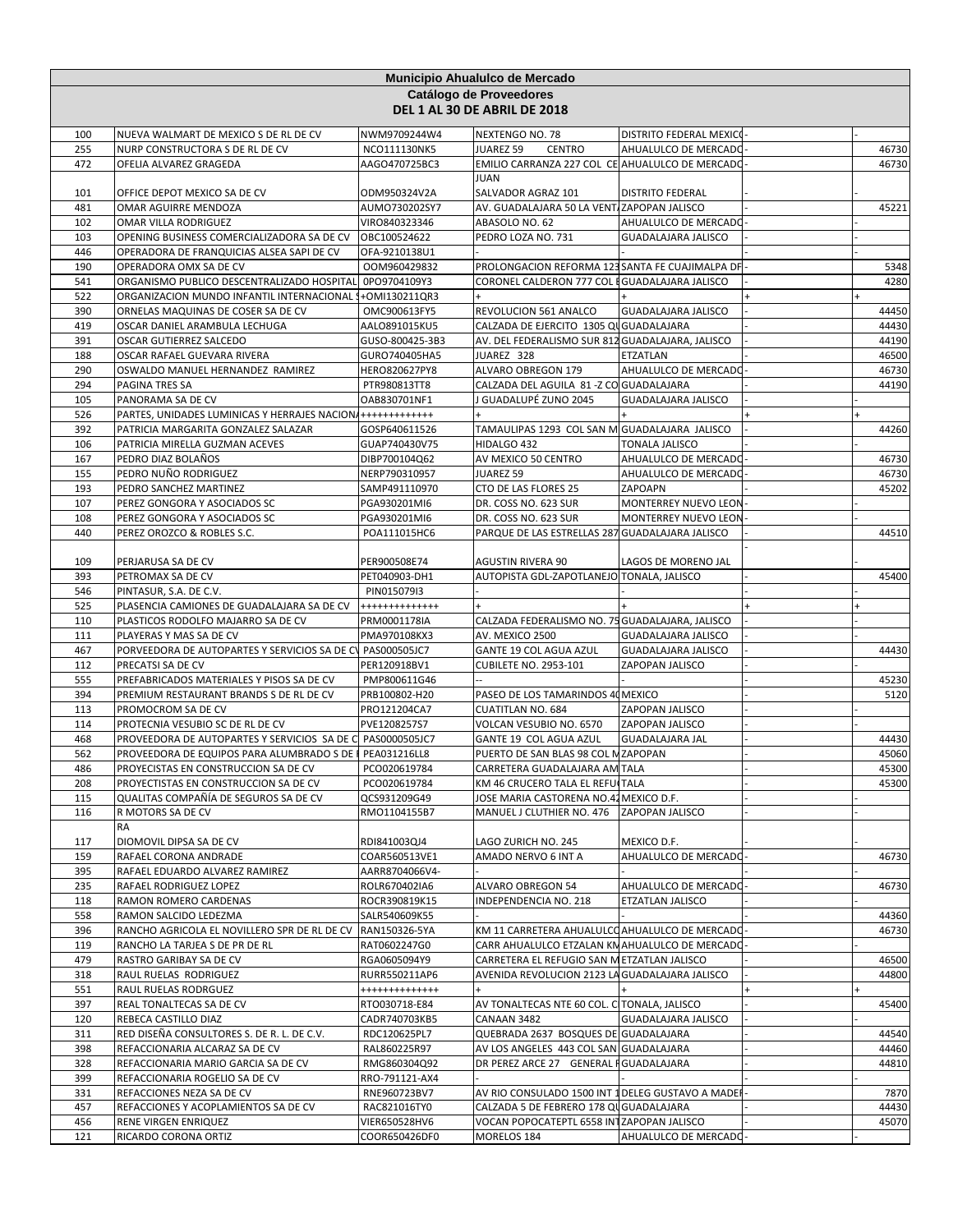|            | Municipio Ahualulco de Mercado                               |                                |                                                                       |                                            |              |                |  |  |
|------------|--------------------------------------------------------------|--------------------------------|-----------------------------------------------------------------------|--------------------------------------------|--------------|----------------|--|--|
|            | Catálogo de Proveedores<br>DEL 1 AL 30 DE ABRIL DE 2018      |                                |                                                                       |                                            |              |                |  |  |
| 315        | RICARDO VIZARRA PEREZ                                        | VIPR630403PA9                  | JOSE MARIA MERCADO 212 INT AHUALULCO DE MERCADO                       |                                            |              | 46730          |  |  |
| 122        | RINES Y LLANTAS LOS ANGELES SA DE CV                         | RKA131209Q89                   | LOS ANGELES 357                                                       | GUADALAJARA JALISCO                        |              |                |  |  |
| 484        | RITA MARIA NOELIA SANTOS ACEVEDO                             | SAAR740116LW9                  | TULIPAN 160 INTERIOR 5 A VIL TONALA JALISCO                           |                                            |              | 45403          |  |  |
| 261        | ROAD MACHINERY CO SA DE CV                                   | RMA910702IW1                   | BOULEVARD MANUEL AVILA CA MEXICO DF                                   |                                            |              | 11000          |  |  |
| 123<br>459 | ROBERTO ALVAREZ TAPIA<br>ROBERTO JIMENEZ JIMENEZ             | AATR690327R90<br>JIJR580607L6A | SINALOA 65<br>KM 5.63 CARRETARA AMECA A AMECA                         | SAN BLAS NAYARIT                           |              | 46600          |  |  |
| 400        | RODOLFO CARLOS TORRES GUTIERREZ                              | TOGR850731NC7                  | MISION DE SAN IGNACIO 28 IN ZAPOPAN JALISCO                           |                                            |              | 45030          |  |  |
| 175        | ROGELIO SIRAHUEN II PALOMERA JIMENEZ                         | PAJR710217JQ3                  | DONATO GUERRA 274                                                     | GUADALAJARA, JALISCO                       | 36139563     | 44100          |  |  |
| 237        | ROQUE CALZADA LEPE                                           | CALR710809T10                  | JUAREZ 318 CENTRO                                                     | AHUALULCO DE MERCADO                       |              | 46730          |  |  |
| 482        | ROSARIO MENDOZA MACEDO                                       | MEMR531218RH2                  | AV INDUSTIRAL METALULRGICA ZAPOPAN                                    |                                            |              | 45130          |  |  |
| 258        | RUBEN LOMELI LOZA                                            | LOLR6501021A6                  | VENTURA ANAYA 518                                                     | <b>GUADALAJARA JAL</b>                     |              | 44730          |  |  |
| 238        | RYPAOSA SA DE CV                                             | RYP881005B11                   | AV MANUEL GOMEZ MORIN 59 TLAQUEPAQUE                                  |                                            |              | 45598          |  |  |
| 201        | SAFE REFACCIONES EUROPEAS SA DE CV                           | SRE110418TL9                   | NIÑOS HEROES 2987 LOC 4 JAI GUADALAJARA                               |                                            |              | 44520          |  |  |
| 435        | SALUD DIGNA PARA TODOS IAP                                   | SDT031013132                   | PALIZA SUR 87                                                         | <b>CENTRO</b>                              |              | 8000           |  |  |
| 269        | SALVADOR ESTRADA GARCIA                                      | EAGS5706185Q1                  | CALLE ALVARO OBREGON 550   GUADALAJARA                                |                                            |              | 44360          |  |  |
| 259        | SALVADOR GERARDO HURTADO MUÑOZ                               | HUMS761220EY9                  | RAMON CORONA 274 INT2 COL ETZATLAN JALISCO                            |                                            |              | 46500          |  |  |
| 124        | SALVADOR RAMIREZ ZEPEDA                                      | RAZS570724615                  | <b>GUADALUPE VICTORIA NO. 7</b>                                       | AH<br>UALULCO DE MERCADO<br><b>JALISCO</b> |              |                |  |  |
| 537        | SALVADOR SAHAGUN GODINEZ                                     | *****************              |                                                                       |                                            |              |                |  |  |
| 125        | SANDRA JACQUELINE LOMELI GODINEZ                             | LOGS8003196Y7                  | PLAN DE SAN LUIS 3353                                                 | <b>TLAQUEPAQUE JALISCO</b>                 |              |                |  |  |
| 183        | SARA ELENA ESPARZA AVALOS                                    | EAAS751011JC0                  |                                                                       | AHUALULCO DE MERCADO                       |              | 46730          |  |  |
| 126        | SARA GARCIA LUPERCIO                                         | GALS520922687                  | ZARAGOZA 242                                                          | ETZATLAN JALISCO                           |              |                |  |  |
| 521        | SAUL FRAGOZA GONZALEZ                                        | FAGS9810053C4                  |                                                                       |                                            |              |                |  |  |
| 336        | SECRETARIA DE DESARROLLO TERRITORIAL Y URBAN REE9804272F1    |                                | FRAY ANTONIO ALCALDE 1918 GUADALAJARA                                 |                                            |              | 44270          |  |  |
| 174        | SECRETARIA DE PLANEACION, ADMINISTRACION Y FILSPC130227-L99  |                                | PEDRO MORENO 281                                                      | GUADALAJARA, JALISCO                       |              | 44100          |  |  |
| 49         | SERGIO LUIS ESCAMILLA IÑIGUEZ                                | EAIS7306228P5                  | JUAN DE LA BARRERA 1776A                                              | <b>GUADALAJARA JALISCO</b>                 |              |                |  |  |
| 170        | SERGIO MEDINA RUBIO                                          | MERS820804FZA                  | ENRIQUE DIAZ DE LEON 1156 M GUADALAJARA                               |                                            |              | 44260          |  |  |
| 127        | SERGIO RUELAS BOBADILLA                                      | RUBS710526FE9                  | CRUCERO CARRETERA A AMECA AHUALULCO DE MERCADO                        |                                            |              |                |  |  |
| 505        | SERVIACERO ESPECIALES SA DE CV                               | SES7402068MS2                  |                                                                       |                                            |              |                |  |  |
| 275        | SERVICIO AUTOMOTRIZ BANDA SA DE CV                           | SAB130709QX0                   | MIGUEL RAMOS ARISPE 369 SU GUADALAJARA                                |                                            |              | 44480          |  |  |
| 286        | SERVICIO AUTOMOTRIZ LINCE SA DE CV                           | SAL020411-R56                  | AV JUAN SEBASTIAN BACH 4825ZAPOPAN, JALISCO                           |                                            |              | 45030          |  |  |
| 128        | SERVICIO COUNTRY SA DE CV                                    | SCO801216TVO                   | AV. AMERICAS NO. 1166                                                 | GUADALAJARA JALISCO                        |              |                |  |  |
| 496        | SERVICIO DE ADMINISTRACION Y ENAJENACION DE B SAE-030617-SV8 |                                | AV. INSUGENTES SUR 1931 INT DE MEXICO                                 |                                            |              | 1020           |  |  |
| 401        | SERVICIO EL TACOTE SA DE CV                                  | STA-040805-GT7                 | MINA Y DURANGO S/N                                                    | TECUALA, NAYARIT                           |              | 63440          |  |  |
| 129        | SERVICIO MICHIFAZO SA DE CV                                  | SMI971023AS2                   | DR. OLIVA 95                                                          | AHUALULCO DE MERCADO                       |              |                |  |  |
| 453        | SERVICIO PATRYBACH SA DE CV                                  | SPA0302275M5                   | AV PATRIA 209 COL PRADOS DI ZAPOPAN JALISCO                           |                                            |              | 45030          |  |  |
| 154<br>402 | SERVICIO SIGLO XXI SA DE CV<br>SERVICIO TONALA SA DE CV      | SSX990909BW7<br>STO940706-8B5  | CARRETERA GUADLAJARA NOG ZAPOPAN JALISCO<br>AV. TONALA 74 COL. CENTRO | TONALA, JAL.                               |              | 46730<br>45400 |  |  |
| 494        | SERVICIOS IMAGENOLOGICOS DE OCCIDENTE SA DE (SIO-961106-VA3  |                                | AV. LOPEZ MATEOS NORTE 104 GUADALAJARA, JALISCO                       |                                            |              | 44648          |  |  |
| 445        | SERVICIOS INTEGRALES DE TLAQUEPAQUE SA DE CV SIT060907-111   |                                |                                                                       |                                            |              |                |  |  |
| 540        | SERVICIOS TECNICO AUTOMOTRICES TONALA SA DE STA0501198B5     |                                | AV RIO NILO 2997 LOMAS DE L TONALA JAL                                |                                            |              | 45418          |  |  |
| 146        | SERVICRECE & BIT SA DE CV                                    | S&B0503157C0                   | NIÑOES HEROES 2281 COLO AN GUADALAJARA JALISCO                        |                                            |              | 44160          |  |  |
| 403        | SERVIGAS LA CRUZ SA DE CV                                    | SCR101006-UU5                  | AV JUAREZ 890 COL. RANCHO LITONALA, JALISCO                           |                                            | 33-3792-0057 | 45410          |  |  |
| 130        | SHEILA PUBLICIDAD SA DE CV                                   | SPU131013DV0                   | FLORENCIA 2842                                                        | <b>GUADALAJARA JALISCO</b>                 |              |                |  |  |
| 444        | SILAS ROCHA CASTILLEJA                                       | ROCS740510QE6                  |                                                                       |                                            |              |                |  |  |
| 212        | SILVERIO VIDRIO GARCIA                                       | VIGS590713A13                  | JPSE MARIA MERCADO 263                                                | AHUALULCO DE MERCADO                       |              | 46730          |  |  |
| 404        | SKIP EDIFICACIONES S.A. DE C.V.                              | SED080712SJ7                   | EMILIANO ZAPATA 28 COL LAS.                                           | <b>TLAQUEPAQUE JALISCO</b>                 |              | 45590          |  |  |
| 405        | SOCIEDAD ECOLOGICA PARA EL MANEJO DE RESIDUO EMR-100802-TA7  |                                | AV. DEL PILAR 3010 PINAL DE LIZAPOPAN, JALISCO.                       |                                            |              | 48432          |  |  |
| 428        | SOCIEDAD ECOLOGICA PARA ELMANEJO DE RESIDUO EMR-100802-TA7   |                                |                                                                       |                                            |              |                |  |  |
| 178        | SOCRATES OROZCO NUÑO                                         | OONS910927PL5                  | JOSEFA ORTIZ DE DOMINGUEZ                                             | AHUALULCO DE MERCADO                       |              | 46730          |  |  |
| 501        | SOFIA MENDOZA JIMENEZ                                        | MEJS750328KL3                  | JUAN MANUEL NO.625                                                    | GUADALAJARA                                |              | 44100          |  |  |
| 544        | SOFT & SAFE SYSTEMS SA DE CV                                 | ++++++++++++                   |                                                                       |                                            |              |                |  |  |
| 131        | SUNLIGTH ONLY SA DE CV                                       | SON110708H76                   | CARR A ZALEA KM 3                                                     | LA BARCA JAL                               |              |                |  |  |
| 323        | SUPER SERVICIO 5 MINAS SA DE CV                              | SSC000222B86                   | EXTRAMUROS 201                                                        | <b>ETZATLAN JALISCO</b>                    |              | 46500          |  |  |
| 406        | SUPER SERVICIO LOS CAÑAVERALES SA DE CV                      | SSC070803-RKA                  | MARGEN IZQ. TALA TEUCHITLA TALA, JAL.                                 |                                            |              | 45300          |  |  |
| 407        | SUPERSERVICIO TALA SA DE CV                                  | STA-100624-FP3                 | CARRETERA A AMECA 6020 COLTALA, JALISCO                               |                                            |              | 45308          |  |  |
| 332        | SYC MOTOR SA DE CV                                           | SMO810623HI5                   | CALZ. LAZARO CARDENAS 1962 GUADALAJARA                                |                                            |              | 44900          |  |  |
| 144        | TELEFONOS DE MEXICO SAB DE CV                                | TME840315KT6                   | PARQUE VIA 198                                                        | MEXICO DF                                  |              | 6500           |  |  |
| 535        | TERAPIAS INTEGRALES 2017                                     | ****************               |                                                                       |                                            |              |                |  |  |
| 408<br>438 | TERRASOLUCIONES DE IMPACTO SA DE CV                          | TIM150415GG4                   | FRANCISCO ROJAS GONZALEZ (GUADALAJARA                                 |                                            |              | 44600<br>44190 |  |  |
| 132        | TIEMPO Y TECNOLOGIA SA DE CV<br>TRACSA SAPI DE CV            | TTE990512QU0<br>TRA800423S25   | AV NIÑOS HEROES 1102 COL M GUADALAJARA<br>PERIFERICO SUR 7800         | <b>TLAQUEPAQUE JALISCO</b>                 |              |                |  |  |
| 483        | TRACTO TRUCK Y AUTOPARTES EL TEPAME SA DE CV                 | TTA020716278                   | CARFRET. LIBRE A ZAPOTLANEJ TONALA JALISCO                            |                                            |              | 45424          |  |  |
| 476        | TRUC CONSTRUCTORES SA DE CV                                  | TCO061107QQ5                   | LOPEZ COTILLA 1537 A                                                  | GUADALAJARA JALISCO                        |              | 44160          |  |  |
| 452        | TSKG HOLDING SA DE CV                                        | THO140516TI3                   | AV SANTA MARGARITA 3600 IN ZAPOPAN JALISCO                            |                                            |              | 45136          |  |  |
| 133        | TUBERIAS INDUSTRIALES SA DE CV                               | TIN8309193D1                   | LOS ANGELES 464                                                       | GUADALAJARA JALISCO                        |              |                |  |  |
| 412        | TUSKER S.A. DE C.V.                                          | TUS1411283I4                   | PRIVADA SAN ENRIQUE 2 NO. 1 CAMPO POLO CHAPALITA                      |                                            |              | 44500          |  |  |
| 409        | TUSKER SA DE CV                                              | TUS141128-3I4                  |                                                                       |                                            |              |                |  |  |
|            |                                                              |                                |                                                                       |                                            |              |                |  |  |